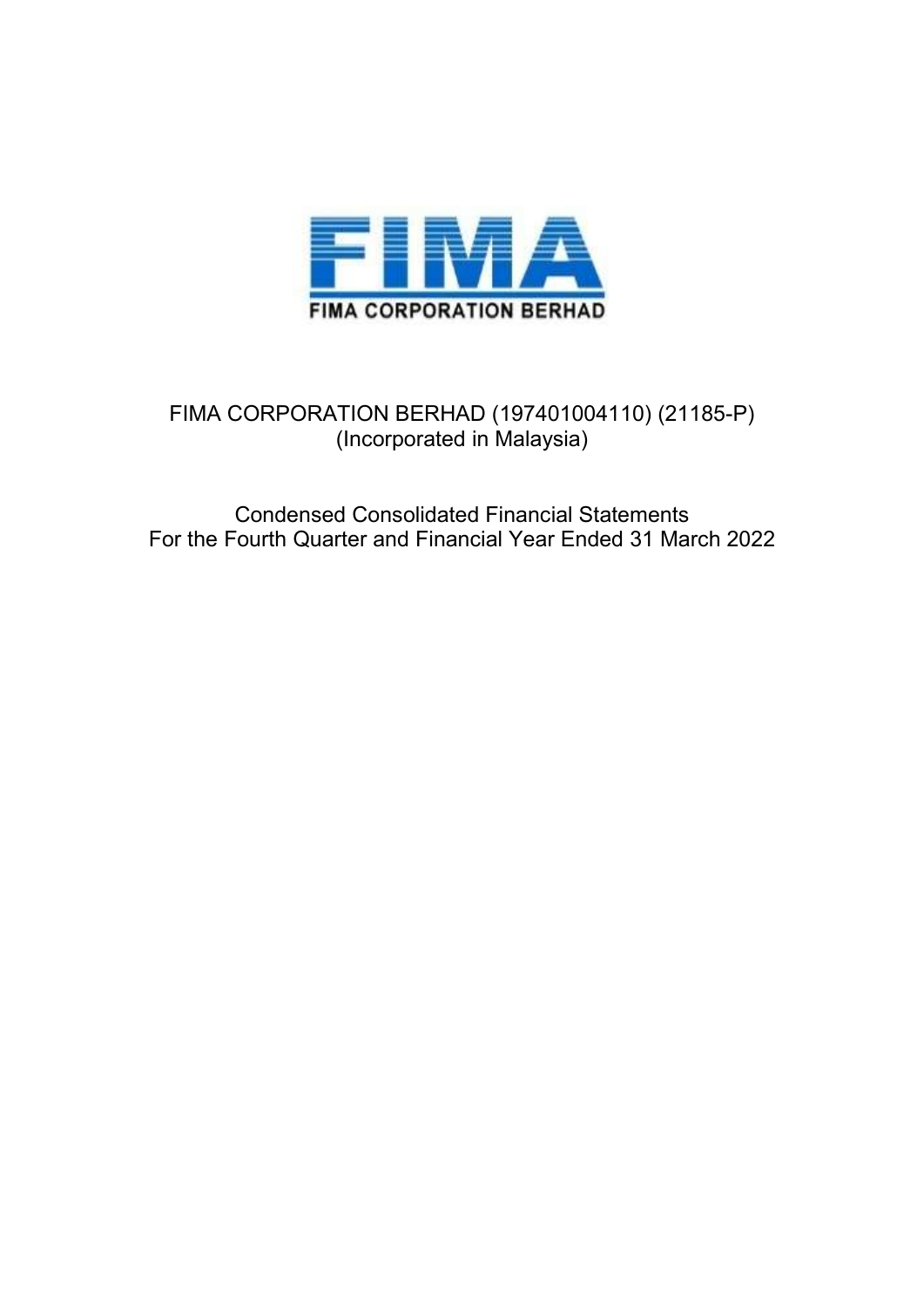#### IM A FIMA CORPORATION BERHAD (197401004110) (21185-P) FIMA **CORPORATION BERHAD**

# CONDENSED CONSOLIDATED STATEMENT OF COMPREHENSIVE INCOME FOR THE FOURTH QUARTER AND FINANCIAL YEAR ENDED 31 MARCH 2022 (THE FIGURES HAVE NOT BEEN AUDITED)

| <b>Current Preceding Year</b><br><b>Current Preceding Year</b><br>Year Corresponding<br>Year Corresponding<br><b>To Date</b><br>Period<br>Quarter<br>Quarter<br>31/03/22<br>31/03/21<br>31/03/22<br><b>Note</b><br>31/03/21<br><b>RM'000</b><br><b>RM'000</b><br><b>RM'000</b><br><b>RM'000</b><br>A <sub>9</sub><br>91,976<br>212,649<br>48,605<br>291,820<br>(24, 626)<br>(149, 712)<br>(47, 852)<br>(131, 100)<br>44,124<br>23,979<br>142,108<br>81,549<br>1,512<br>4,136<br>6,731<br>9,813<br>(5,221)<br>(5,805)<br>(26, 395)<br>(30, 856)<br>(2,008)<br>(1, 396)<br>(7,740)<br>(6,687)<br>(918)<br>(6, 248)<br>(21, 397)<br>(18, 830)<br>(129)<br>(358)<br>(518)<br>(645)<br>689<br>795<br>2,278<br>4,126<br>A9/A10<br>38,049<br>15,103<br>95,067<br>38,470<br>B <sub>5</sub><br>(4, 334)<br>(2, 405)<br>(19, 636)<br>(7, 335)<br>33,715<br>12,698<br>75,431<br>31,135<br>net of tax<br>40<br>203<br>1,767<br>6,802<br>51<br>51<br>179<br>179<br>33,969<br>12,917<br>77,249<br>period/year<br>38,116<br>Equity holders of the Company<br>27,609<br>10,353<br>60,561<br>27,133<br>2,345<br>Non-controlling interests<br>6,106<br>14,870<br>4,002<br>33,715<br>75,431<br>31,135<br>12,698<br>attributable to:<br>Equity holders of the Company<br>27,812<br>10,541<br>62,015<br>32,718<br>6,157<br>2,376<br>15,234<br>5,398<br>Non-controlling interests |
|-------------------------------------------------------------------------------------------------------------------------------------------------------------------------------------------------------------------------------------------------------------------------------------------------------------------------------------------------------------------------------------------------------------------------------------------------------------------------------------------------------------------------------------------------------------------------------------------------------------------------------------------------------------------------------------------------------------------------------------------------------------------------------------------------------------------------------------------------------------------------------------------------------------------------------------------------------------------------------------------------------------------------------------------------------------------------------------------------------------------------------------------------------------------------------------------------------------------------------------------------------------------------------------------------------------------------------------------------------------|
|                                                                                                                                                                                                                                                                                                                                                                                                                                                                                                                                                                                                                                                                                                                                                                                                                                                                                                                                                                                                                                                                                                                                                                                                                                                                                                                                                             |
| Revenue<br>Cost of sales<br><b>Gross profit</b><br>Other income<br>Administrative expenses<br>Selling and marketing expenses<br>Other operating expenses<br>Finance costs<br>Share of results from associate<br>Profit before tax and zakat<br>Income tax expense and zakat<br>Profit net of tax<br>Other comprehensive income,<br>Foreign currency translation gain<br>Remeasurement of defined benefit liability<br>Total comprehensive income for the<br>Profit attributable to:<br>Profit for the period/year<br><b>Total comprehensive income</b>                                                                                                                                                                                                                                                                                                                                                                                                                                                                                                                                                                                                                                                                                                                                                                                                      |
|                                                                                                                                                                                                                                                                                                                                                                                                                                                                                                                                                                                                                                                                                                                                                                                                                                                                                                                                                                                                                                                                                                                                                                                                                                                                                                                                                             |
|                                                                                                                                                                                                                                                                                                                                                                                                                                                                                                                                                                                                                                                                                                                                                                                                                                                                                                                                                                                                                                                                                                                                                                                                                                                                                                                                                             |
|                                                                                                                                                                                                                                                                                                                                                                                                                                                                                                                                                                                                                                                                                                                                                                                                                                                                                                                                                                                                                                                                                                                                                                                                                                                                                                                                                             |
|                                                                                                                                                                                                                                                                                                                                                                                                                                                                                                                                                                                                                                                                                                                                                                                                                                                                                                                                                                                                                                                                                                                                                                                                                                                                                                                                                             |
|                                                                                                                                                                                                                                                                                                                                                                                                                                                                                                                                                                                                                                                                                                                                                                                                                                                                                                                                                                                                                                                                                                                                                                                                                                                                                                                                                             |
|                                                                                                                                                                                                                                                                                                                                                                                                                                                                                                                                                                                                                                                                                                                                                                                                                                                                                                                                                                                                                                                                                                                                                                                                                                                                                                                                                             |
|                                                                                                                                                                                                                                                                                                                                                                                                                                                                                                                                                                                                                                                                                                                                                                                                                                                                                                                                                                                                                                                                                                                                                                                                                                                                                                                                                             |
|                                                                                                                                                                                                                                                                                                                                                                                                                                                                                                                                                                                                                                                                                                                                                                                                                                                                                                                                                                                                                                                                                                                                                                                                                                                                                                                                                             |
|                                                                                                                                                                                                                                                                                                                                                                                                                                                                                                                                                                                                                                                                                                                                                                                                                                                                                                                                                                                                                                                                                                                                                                                                                                                                                                                                                             |
|                                                                                                                                                                                                                                                                                                                                                                                                                                                                                                                                                                                                                                                                                                                                                                                                                                                                                                                                                                                                                                                                                                                                                                                                                                                                                                                                                             |
|                                                                                                                                                                                                                                                                                                                                                                                                                                                                                                                                                                                                                                                                                                                                                                                                                                                                                                                                                                                                                                                                                                                                                                                                                                                                                                                                                             |
|                                                                                                                                                                                                                                                                                                                                                                                                                                                                                                                                                                                                                                                                                                                                                                                                                                                                                                                                                                                                                                                                                                                                                                                                                                                                                                                                                             |
|                                                                                                                                                                                                                                                                                                                                                                                                                                                                                                                                                                                                                                                                                                                                                                                                                                                                                                                                                                                                                                                                                                                                                                                                                                                                                                                                                             |
|                                                                                                                                                                                                                                                                                                                                                                                                                                                                                                                                                                                                                                                                                                                                                                                                                                                                                                                                                                                                                                                                                                                                                                                                                                                                                                                                                             |
|                                                                                                                                                                                                                                                                                                                                                                                                                                                                                                                                                                                                                                                                                                                                                                                                                                                                                                                                                                                                                                                                                                                                                                                                                                                                                                                                                             |
|                                                                                                                                                                                                                                                                                                                                                                                                                                                                                                                                                                                                                                                                                                                                                                                                                                                                                                                                                                                                                                                                                                                                                                                                                                                                                                                                                             |
|                                                                                                                                                                                                                                                                                                                                                                                                                                                                                                                                                                                                                                                                                                                                                                                                                                                                                                                                                                                                                                                                                                                                                                                                                                                                                                                                                             |
|                                                                                                                                                                                                                                                                                                                                                                                                                                                                                                                                                                                                                                                                                                                                                                                                                                                                                                                                                                                                                                                                                                                                                                                                                                                                                                                                                             |
|                                                                                                                                                                                                                                                                                                                                                                                                                                                                                                                                                                                                                                                                                                                                                                                                                                                                                                                                                                                                                                                                                                                                                                                                                                                                                                                                                             |
|                                                                                                                                                                                                                                                                                                                                                                                                                                                                                                                                                                                                                                                                                                                                                                                                                                                                                                                                                                                                                                                                                                                                                                                                                                                                                                                                                             |
|                                                                                                                                                                                                                                                                                                                                                                                                                                                                                                                                                                                                                                                                                                                                                                                                                                                                                                                                                                                                                                                                                                                                                                                                                                                                                                                                                             |
|                                                                                                                                                                                                                                                                                                                                                                                                                                                                                                                                                                                                                                                                                                                                                                                                                                                                                                                                                                                                                                                                                                                                                                                                                                                                                                                                                             |
|                                                                                                                                                                                                                                                                                                                                                                                                                                                                                                                                                                                                                                                                                                                                                                                                                                                                                                                                                                                                                                                                                                                                                                                                                                                                                                                                                             |
|                                                                                                                                                                                                                                                                                                                                                                                                                                                                                                                                                                                                                                                                                                                                                                                                                                                                                                                                                                                                                                                                                                                                                                                                                                                                                                                                                             |
| Total comprehensive income for the                                                                                                                                                                                                                                                                                                                                                                                                                                                                                                                                                                                                                                                                                                                                                                                                                                                                                                                                                                                                                                                                                                                                                                                                                                                                                                                          |
| 33,969<br>12,917<br>77,249<br>38,116<br>period/year                                                                                                                                                                                                                                                                                                                                                                                                                                                                                                                                                                                                                                                                                                                                                                                                                                                                                                                                                                                                                                                                                                                                                                                                                                                                                                         |
| Earnings per share attributable to equity                                                                                                                                                                                                                                                                                                                                                                                                                                                                                                                                                                                                                                                                                                                                                                                                                                                                                                                                                                                                                                                                                                                                                                                                                                                                                                                   |
| holders of the Company                                                                                                                                                                                                                                                                                                                                                                                                                                                                                                                                                                                                                                                                                                                                                                                                                                                                                                                                                                                                                                                                                                                                                                                                                                                                                                                                      |
| 11.37<br>Basic/diluted earnings per share (sen)<br>B9<br>11.62<br>4.34<br>25.48                                                                                                                                                                                                                                                                                                                                                                                                                                                                                                                                                                                                                                                                                                                                                                                                                                                                                                                                                                                                                                                                                                                                                                                                                                                                             |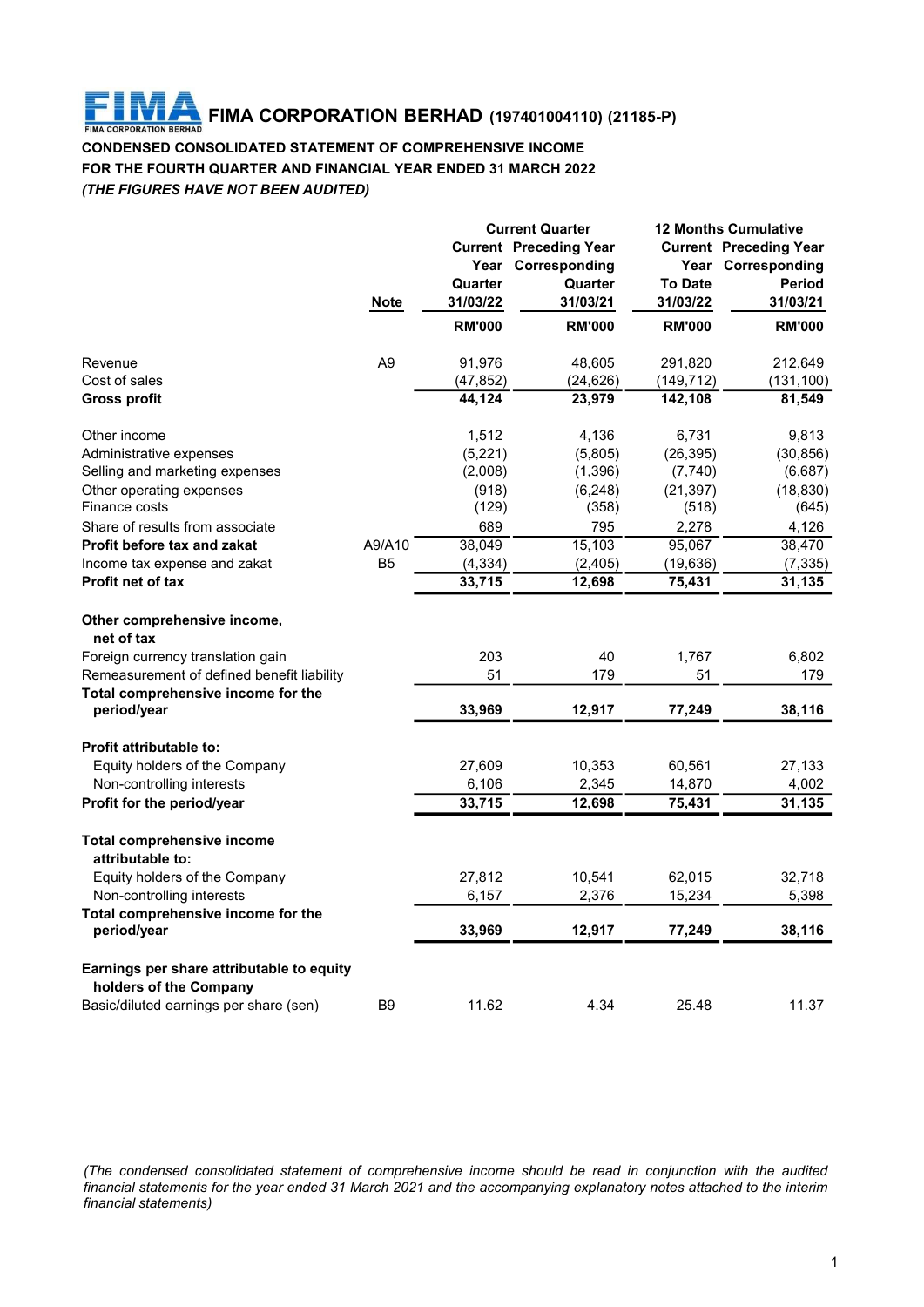

FIMA CORPORATION BERHAD (197401004110) (21185-P)

# CONDENSED CONSOLIDATED STATEMENT OF FINANCIAL POSITION AS AT 31 MARCH 2022

|                                                      | As at         | As at         |
|------------------------------------------------------|---------------|---------------|
|                                                      | 31/03/22      | 31/03/21      |
|                                                      | <b>RM'000</b> | <b>RM'000</b> |
| <b>ASSETS</b>                                        |               |               |
| <b>Non-current assets</b>                            |               |               |
| Property, plant and equipment                        | 91,568        | 87,083        |
| Investment properties                                | 55,091        | 56,149        |
| Right-of-use assets                                  | 214,016       | 97,591        |
| Goodwill on consolidation                            | 510           | 510           |
|                                                      |               |               |
| Investment in associate                              | 36,092        | 37,363        |
| Deferred tax assets                                  | 8,871         | 6,612         |
|                                                      | 406,148       | 285,308       |
| <b>Current assets</b>                                |               |               |
| <b>Biological assets</b>                             | 4,143         | 1,844         |
| Inventories                                          | 47,174        | 29,094        |
| Trade and other receivables                          | 51,088        | 113,928       |
| Due from related companies                           | 813           | 2,382         |
| Tax recoverable                                      | 2,771         | 7,483         |
|                                                      |               |               |
| <b>Financial investments</b>                         | 153,324       | 144,563       |
| Cash and bank balances                               | 66,102        | 51,009        |
|                                                      | 325,415       | 350,303       |
| <b>TOTAL ASSETS</b>                                  | 731,563       | 635,611       |
| <b>EQUITY AND LIABILITIES</b>                        |               |               |
|                                                      |               |               |
| Equity attributable to equity holders of the Company |               |               |
| Share capital                                        | 122,662       | 122,662       |
| Treasury shares                                      | (10, 858)     | (9, 495)      |
| Other reserves                                       | (2,919)       | (4, 332)      |
| Retained earnings                                    | 470,344       | 439,445       |
|                                                      | 579,229       | 548,280       |
|                                                      |               |               |
| Non-controlling interests                            | 21,997        | 22,221        |
| <b>Total equity</b>                                  | 601,226       | 570,501       |
| <b>Non-current liabilities</b>                       |               |               |
|                                                      | 1,801         | 1,657         |
| Retirement benefit obligations                       |               |               |
| Lease liabilities                                    | 76,043        | 15,049        |
| Deferred tax liabilities                             | 4,781         | 4,538         |
|                                                      | 82,625        | 21,244        |
| <b>Current liabilities</b>                           |               |               |
| Trade and other payables                             | 25,076        | 36,636        |
| Provisions                                           | 1,023         | 3,115         |
| Tax payable                                          | 15,486        | 55            |
|                                                      |               |               |
| Due to related companies                             | 164           | 361           |
| Lease liabilities                                    | 5,963         | 3,699         |
|                                                      | 47,712        | 43,866        |
|                                                      | 130,337       | 65,110        |
| <b>Total liabilities</b>                             |               | 635,611       |
| <b>TOTAL EQUITY AND LIABILITIES</b>                  |               |               |
|                                                      | 731,563       |               |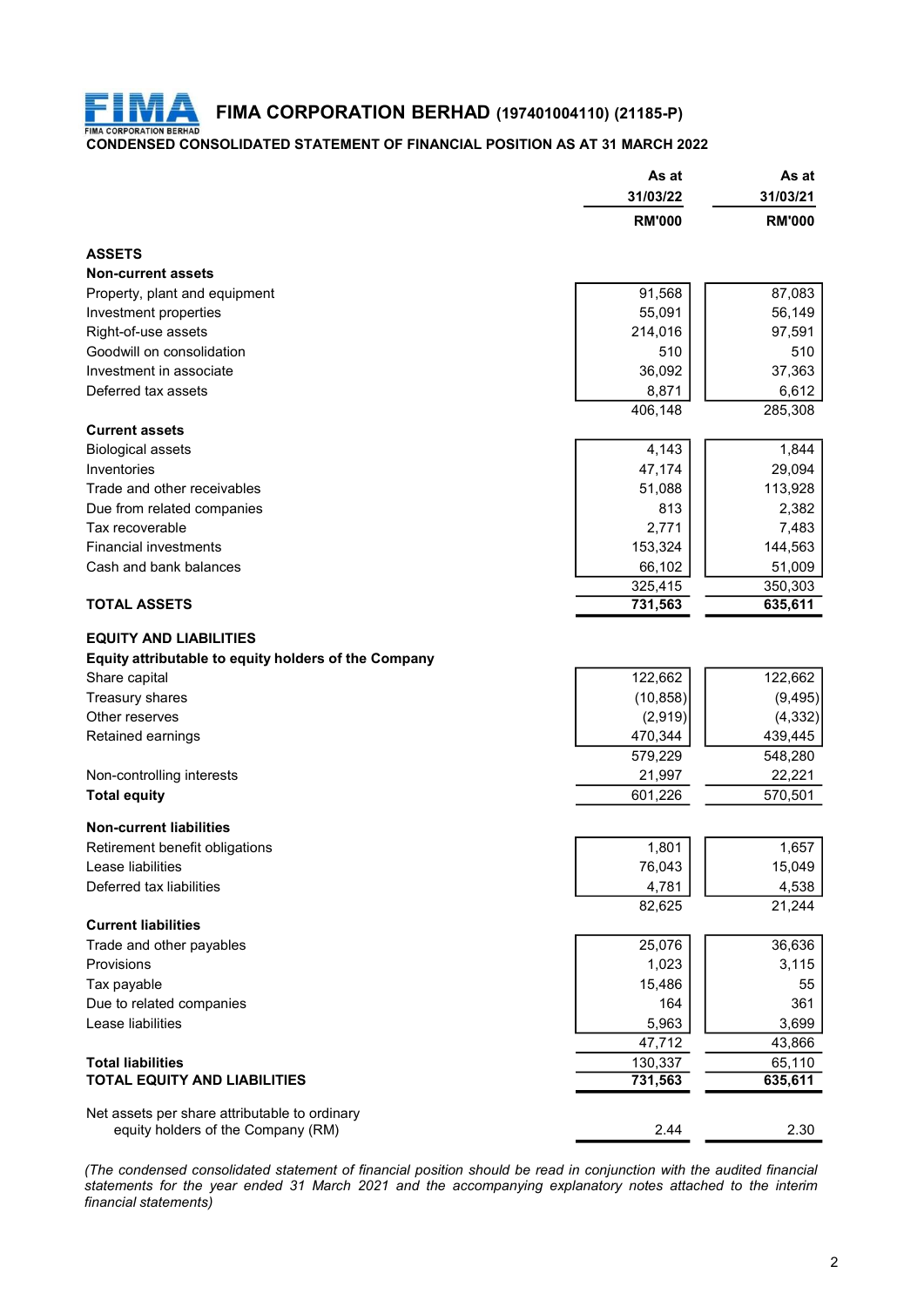

### CONDENSED CONSOLIDATED STATEMENT OF CHANGES IN EQUITY FOR THE FOURTH QUARTER AND FINANCIAL YEAR ENDED 31 MARCH 2022

|                                                                                                                                                                                                                                                         | <------------- Attributable to equity holders of the Company -------------> | <-----------------------------------Non-Distributable---------------------------------> |                   |                          |                                                          | <b>Distributable</b>        |               |                                  |                        |
|---------------------------------------------------------------------------------------------------------------------------------------------------------------------------------------------------------------------------------------------------------|-----------------------------------------------------------------------------|-----------------------------------------------------------------------------------------|-------------------|--------------------------|----------------------------------------------------------|-----------------------------|---------------|----------------------------------|------------------------|
|                                                                                                                                                                                                                                                         | <b>Share</b><br>capital                                                     | <b>Treasury</b><br>shares                                                               | Other<br>reserves | Foreign<br>reserve       | <b>Equity</b><br>translation contribution<br>from parent | <b>Retained</b><br>earnings | <b>Total</b>  | Non-<br>controlling<br>interests | <b>Total</b><br>equity |
|                                                                                                                                                                                                                                                         | <b>RM'000</b>                                                               | <b>RM'000</b>                                                                           | <b>RM'000</b>     | <b>RM'000</b>            | <b>RM'000</b>                                            | <b>RM'000</b>               | <b>RM'000</b> | <b>RM'000</b>                    | <b>RM'000</b>          |
| <b>At 1 April 2020</b>                                                                                                                                                                                                                                  | 122,662                                                                     | (7,631)                                                                                 | (9,774)           | (14, 024)                | 4,250                                                    | 441,986                     | 547,243       | 18,747                           | 565,990                |
| Total comprehensive income for the                                                                                                                                                                                                                      |                                                                             |                                                                                         |                   |                          |                                                          |                             |               |                                  |                        |
| period/year                                                                                                                                                                                                                                             |                                                                             |                                                                                         | 5,442             | 5,442                    |                                                          | 27,276                      | 32,718        | 5,398                            | 38,116                 |
| <b>Transactions with equity holders</b>                                                                                                                                                                                                                 |                                                                             |                                                                                         |                   |                          |                                                          |                             |               |                                  |                        |
| Acquisition of treasury shares                                                                                                                                                                                                                          | $\sim$                                                                      | (1,864)                                                                                 |                   | $\sim$                   |                                                          | $\sim$                      | (1,864)       | $\sim$                           | (1,864)                |
| Dividend paid                                                                                                                                                                                                                                           | $\overline{\phantom{a}}$                                                    |                                                                                         |                   | $\overline{\phantom{a}}$ |                                                          | (29, 817)                   | (29, 817)     | (1,924)                          | (31, 741)              |
| Total transactions with equity holders                                                                                                                                                                                                                  | $\sim$                                                                      | (1,864)                                                                                 |                   | $\blacksquare$           |                                                          | (29, 817)                   | (31,681)      | (1, 924)                         | (33,605)               |
| At 31 March 2021                                                                                                                                                                                                                                        | 122,662                                                                     | (9, 495)                                                                                | (4, 332)          | (8, 582)                 | 4,250                                                    | 439,445                     | 548,280       | 22,221                           | 570,501                |
| <b>At 1 April 2021</b>                                                                                                                                                                                                                                  | 122,662                                                                     | (9, 495)                                                                                | (4, 332)          | (8, 582)                 | 4,250                                                    | 439,445                     | 548,280       | 22,221                           | 570,501                |
| Total comprehensive income for the<br>period/year                                                                                                                                                                                                       |                                                                             | $\overline{\phantom{0}}$                                                                | 1,413             | 1,413                    |                                                          | 60,602                      | 62,015        | 15,234                           | 77,249                 |
| <b>Transactions with equity holders</b>                                                                                                                                                                                                                 |                                                                             |                                                                                         |                   |                          |                                                          |                             |               |                                  |                        |
| Acquisition of treasury shares                                                                                                                                                                                                                          | $\overline{\phantom{a}}$                                                    | (1, 363)                                                                                |                   | $\overline{\phantom{a}}$ |                                                          | $\overline{\phantom{a}}$    | (1, 363)      | $\sim$                           | (1,363)                |
| Dividend paid                                                                                                                                                                                                                                           | $\sim$                                                                      |                                                                                         |                   | $\sim$                   |                                                          | (29, 703)                   | (29, 703)     | (15, 458)                        | (45, 161)              |
| Total transactions with equity holders                                                                                                                                                                                                                  | $\sim$                                                                      | (1, 363)                                                                                |                   |                          |                                                          | (29, 703)                   | (31,066)      | (15, 458)                        | (46, 524)              |
| At 31 March 2022                                                                                                                                                                                                                                        | 122,662                                                                     | (10, 858)                                                                               | (2,919)           | (7, 169)                 | 4,250                                                    | 470,344                     | 579,229       | 21,997                           | 601,226                |
| (The condensed consolidated statement of changes in equity should be read in conjunction with the audited financial statements for the year ended 31 March 2021 and the accompanying<br>explanatory notes attached to the interim financial statements) |                                                                             |                                                                                         |                   |                          |                                                          |                             |               |                                  | 3                      |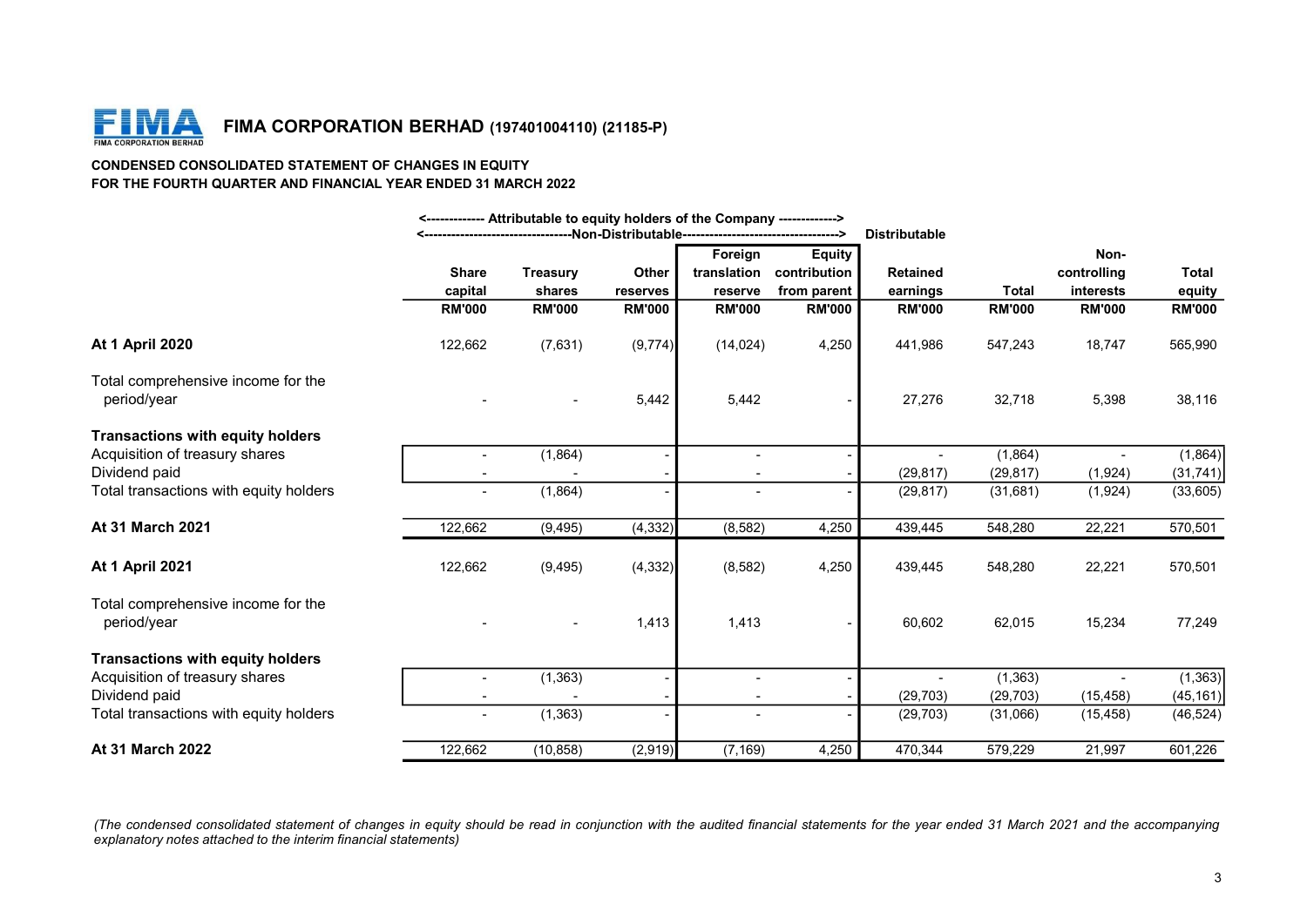

FIMA CORPORATION BERHAD (197401004110) (21185-P)

CONDENSED CONSOLIDATED STATEMENT OF CASH FLOWS

FOR THE FOURTH QUARTER AND FINANCIAL YEAR ENDED 31 MARCH 2022

|                                                                          | 12 months ended           |                           |  |
|--------------------------------------------------------------------------|---------------------------|---------------------------|--|
|                                                                          | 31/03/22<br><b>RM'000</b> | 31/03/21<br><b>RM'000</b> |  |
|                                                                          |                           |                           |  |
| <b>CASH FLOWS FROM OPERATING ACTIVITIES</b>                              |                           |                           |  |
| Profit before tax                                                        | 95,067                    | 38,470                    |  |
| Adjustments for:                                                         |                           |                           |  |
| Depreciation for property, plant and equipment                           | 8,265                     | 6,599                     |  |
| Depreciation of investment properties                                    | 1,058                     | 1,507                     |  |
| Depreciation of right-of-use assets                                      | 7,430                     | 5,520                     |  |
| Net impairment/(write back of impairment) loss on trade and other        |                           |                           |  |
| receivables                                                              | 213                       | (394)                     |  |
| Fair value changes on biological assets                                  | (2, 249)                  | 1,781                     |  |
| Inventories written down/(back)                                          | 77                        | (1,760)                   |  |
| Net provision/(reversal of provision) for retirement benefit obligations | 301                       | (180)                     |  |
| Net reversal of provision for warranty                                   | (2,092)                   | (4,963)                   |  |
| Gain on disposal of property, plant and equipment                        |                           | (21)                      |  |
| Share of results of associate                                            | (2,278)                   | (4, 126)                  |  |
| Income from rent concession                                              | (392)                     | (588)                     |  |
| Interest expense                                                         | 518                       | 645                       |  |
| Interest income                                                          | (124)                     | (47)                      |  |
| Profit income                                                            | (1,599)                   | (1,295)                   |  |
| Distribution from financial investments                                  | (1,720)                   | (2,924)                   |  |
| Unrealised foreign exchange loss/(gain)                                  | 1,664                     | (220)                     |  |
| Operating profit before working capital changes                          | 104,139                   | 38,004                    |  |
| Decrease in trade and other receivables                                  | 22,469                    | 50,851                    |  |
| (Increase)/decrease in inventories                                       | (17, 899)                 | 15,309                    |  |
| Increase/(decrease) in related companies balances                        | 1,372                     | (1,042)                   |  |
| (Decrease)/increase in trade and other payables                          | (11, 821)                 | 6,449                     |  |
| Cash generated from operations                                           | 98,260                    | 109,571                   |  |
| Taxes paid                                                               | (1, 402)                  | (9, 195)                  |  |
| Zakat paid                                                               | (107)                     |                           |  |
| Retirement benefits paid                                                 | (102)                     | (183)                     |  |
| Net cash generated from operating activities                             | 96,649                    | 100,193                   |  |
| <b>CASH FLOWS FROM INVESTING ACTIVITIES</b>                              |                           |                           |  |
| Purchase of property, plant and equipment                                | (12, 410)                 | (10, 729)                 |  |
| Proceeds from disposal of property, plant and equipment                  |                           | 23                        |  |
| Payment/deposit paid for acquisition of land                             | (15, 430)                 | (38, 163)                 |  |
| Interest income received                                                 | 124                       | 47                        |  |
| Dividends received                                                       | 3,549                     |                           |  |
| Profit income                                                            | 1,599                     | 1,295                     |  |
| Distribution received from financial investments                         | 1,720                     | 2,924                     |  |
| Net investment in financial investments                                  | (8, 761)                  | (17, 533)                 |  |
| Net cash used in investing activities                                    | (29, 609)                 | (62, 136)                 |  |
| <b>CASH FLOWS FROM FINANCING ACTIVITIES</b>                              |                           |                           |  |
| Dividends paid                                                           | (29, 703)                 | (29, 817)                 |  |
| Dividend paid by a subsidiary to non-controlling interests               | (15, 458)                 | (1,924)                   |  |
| Repayment of lease obligations                                           | (6,096)                   | (2,940)                   |  |
| Acquisition of treasury shares                                           | (1, 363)                  | (1,864)                   |  |
| Net cash used in financing activities                                    | (52, 620)                 | (36, 545)                 |  |
|                                                                          |                           |                           |  |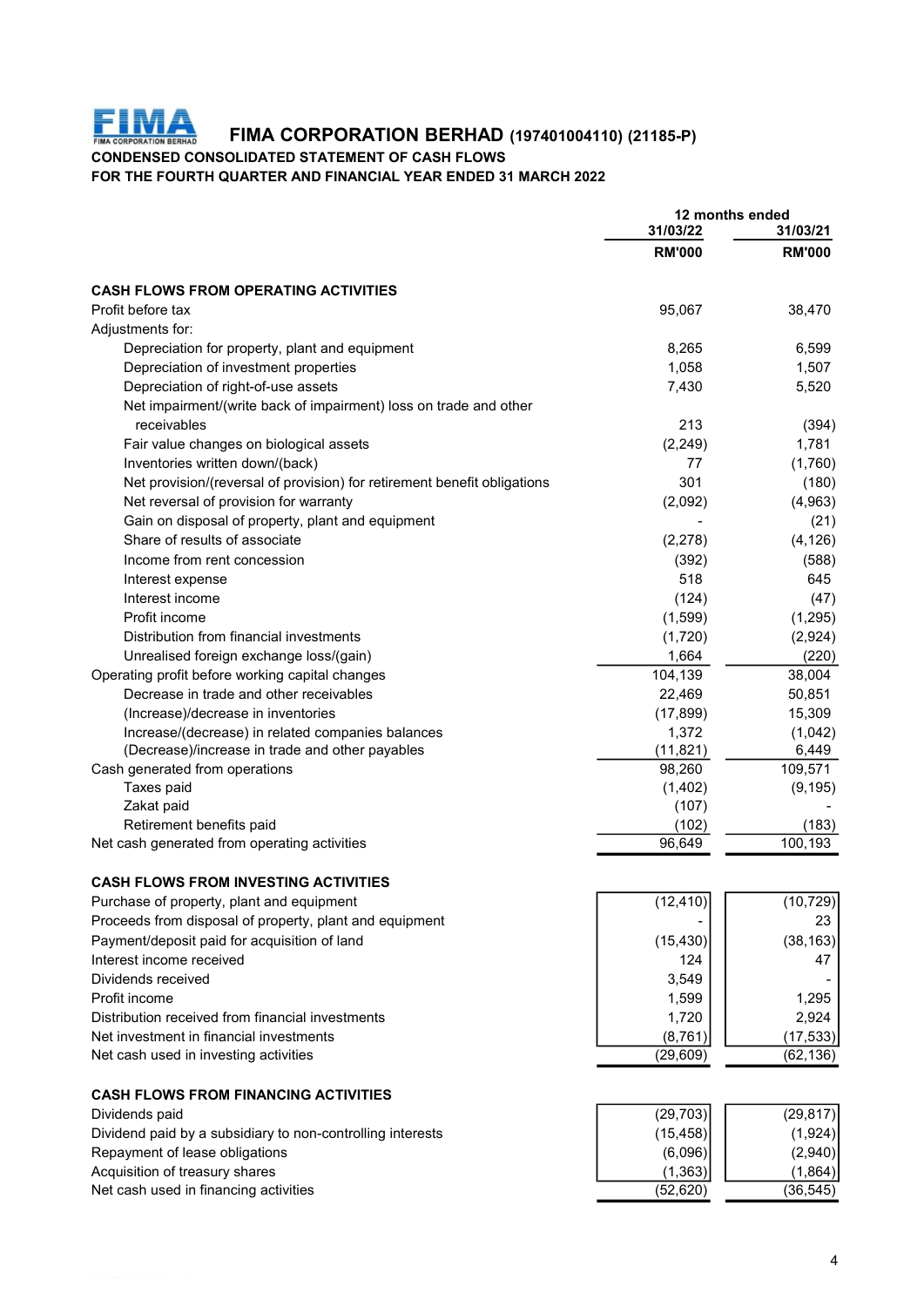# FIMA FIMA CORPORATION BERHAD (197401004110) (21185-P)

# CONDENSED CONSOLIDATED STATEMENT OF CASH FLOWS

FOR THE FOURTH QUARTER AND FINANCIAL YEAR ENDED 31 MARCH 2022 (CONT'D.)

| 31/03/22<br>31/03/21<br><b>RM'000</b><br><b>RM'000</b><br>1,512<br>14.420<br>1.946<br>673<br>51,009<br>47,551<br>66.102<br>51,009<br>28,306<br>15,830<br>35,179<br>37,796<br>66.102<br>51,009 |                                                              | 12 months ended |  |  |
|-----------------------------------------------------------------------------------------------------------------------------------------------------------------------------------------------|--------------------------------------------------------------|-----------------|--|--|
|                                                                                                                                                                                               |                                                              |                 |  |  |
|                                                                                                                                                                                               |                                                              |                 |  |  |
|                                                                                                                                                                                               | <b>CASH AND CASH EQUIVALENTS</b>                             |                 |  |  |
|                                                                                                                                                                                               | Net increase in cash and cash equivalents                    |                 |  |  |
|                                                                                                                                                                                               | Effect of exchange rate changes in cash and cash equivalents |                 |  |  |
|                                                                                                                                                                                               | Cash and cash equivalents balances at beginning of the year  |                 |  |  |
|                                                                                                                                                                                               | Cash and cash equivalents at end of year                     |                 |  |  |
|                                                                                                                                                                                               | <b>CASH AND CASH EQUIVALENTS COMPRISE OF:</b>                |                 |  |  |
|                                                                                                                                                                                               | Cash and bank balances                                       |                 |  |  |
|                                                                                                                                                                                               | Deposits with licensed banks                                 |                 |  |  |
|                                                                                                                                                                                               | Cash and cash equivalents                                    |                 |  |  |

(The condensed consolidated statement of cash flows should be read in conjunction with the audited financial<br>statements for the year ended 31 March 2021 and the accompanying explanatory notes attached to the interim financ The condensed consolidated statement of cash flows should be read in conjunction with the audited financial statements for the year ended 31 March 2021 and the accompanying explanatory notes attached to the interim financi statements)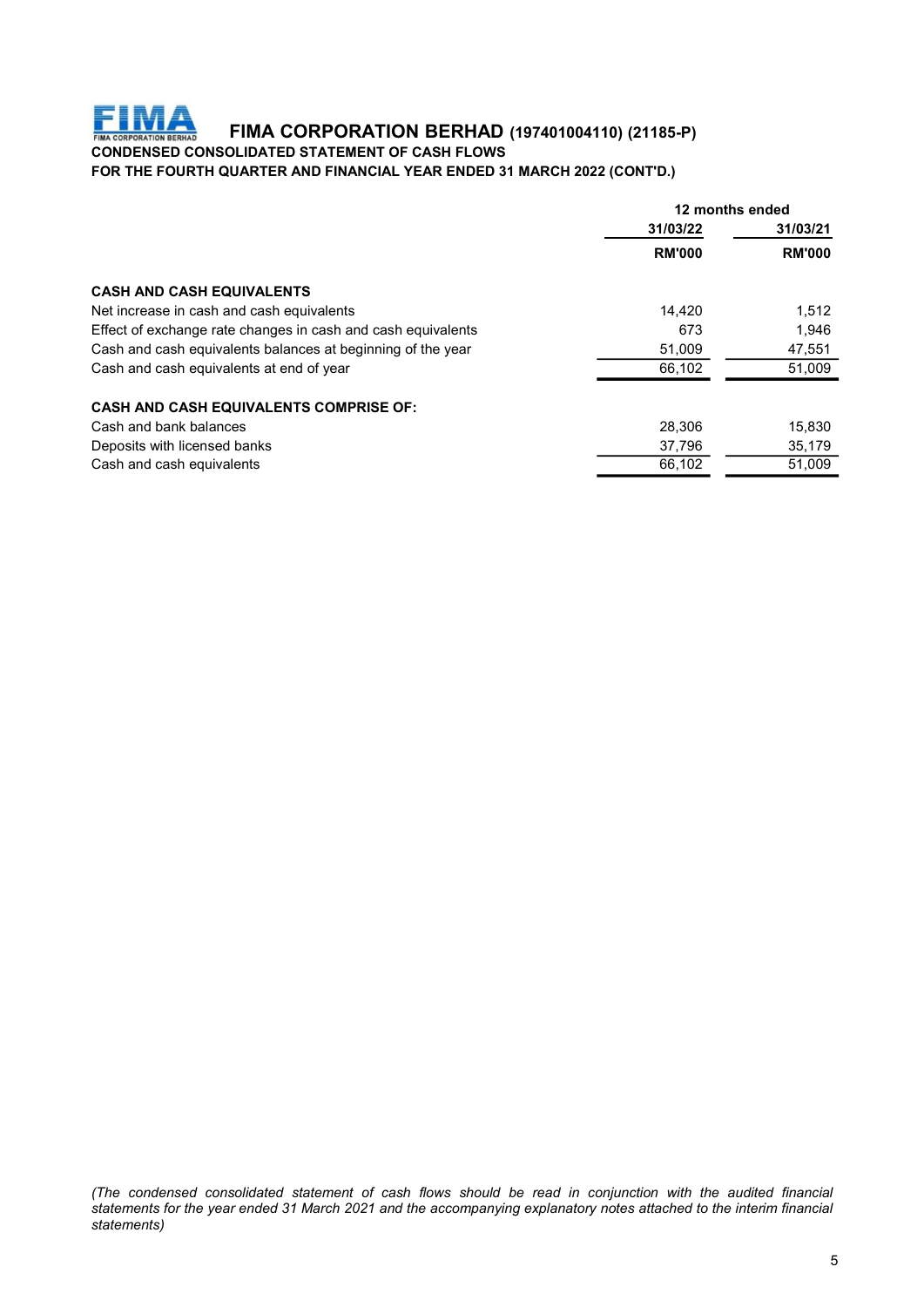

# FIMA CORPORATION BERHAD (197401004110) (21185-P)

# NOTES TO THE QUARTERLY ANNOUNCEMENT FOR THE FOURTH QUARTER AND FINANCIAL YEAR ENDED 31 MARCH 2022

#### PART A - Explanatory notes pursuant to MFRS 134

#### A1. Basis of preparation

THE CORPORATION BERHAD (197401004110) (21185-P)<br>
TO THE QUARTERLY ANNOUNCEMENT FOR THE FOURTH QUARTER AND FINANCIAL YEAR ENDED 31<br>
The interim statements are unaudited and have been prepared in accordance with the requirem **INTEREM ARE CORPORATION BERHAD** (197401004110) (21185-P)<br>
IT TO THE QUARTERLY ANNOUNCEMENT FOR THE FOURTH QUARTER AND FINANCIAL YEAR ENDED 31<br>
2022<br>
A - Explanatory notes pursuant to MFRS 134<br>
Basis of preparation<br>
The in THE QUARTERLY ANNOUNCEMENT FOR THE FOURTH QUARTER AND FINANCIAL YEAR ENDED 31<br>
TO THE QUARTERLY ANNOUNCEMENT FOR THE FOURTH QUARTER AND FINANCIAL YEAR ENDED 31<br>
THE ALSO FINANCIAL STATES IS A CONSIDENT ON THE STATE OF THE **EMA CORPORATION BERHAD** (197401004110) (21185-P)<br>TO THE QUARTERLY ANNOUNCEMENT FOR THE FOURTH QUARTER AND FINANCIAL YEAR ENDED 31<br>12022<br>- Explanatory notes pursuant to MFRS 134<br>Basis of preparation<br>The interim financial s **EVERT CORPORATION BERHAD** (197401004110) (21185-P)<br>
TO THE QUARTERLY ANNOUNCEMENT FOR THE FOURTH QUARTER AND FINANCIAL YEAR ENDED 31<br>
THE ATTE ARE UNITS ARE DURING TO THE STAND TO THE COURT OF THE STAND OF THE STAND OF TH **FIMA CORPORATION BERHAD** (197401004110) (21185-P)<br>
TO THE QUARTERLY ANNOUNCEMENT FOR THE FOURTH QUARTER AND FINANCIAL YEAR ENDED 31<br>
12022<br>
A - Explanatory notes pursuant to MFRS 134<br>
Basis of proparation<br>
The interim is The significant accounting policies adopted are consistent with those of the statutory financial velocity and  $\approx$  adoption of MFRS 134.<br>The intermediately are unaudided and have been prepared in accordance with the requir FIMA CORPORATION BERHAD (197401004110) (21185-P)<br>
TO THE QUARTERLY ANNOUNCEMENT FOR THE FOURTH QUARTER AND FINANCIAL YEAR ENDED 31<br>
4. Explanatory notes pursuant to MFRS 134<br>
Basis of preparation<br>
The interim statements ar **EXPECTED THAN CORPORATION BERHAD (197401004110) (21185-P)**<br>
TO THE QUARTERLY ANNOUNCEMENT FOR THE FOURTH QUARTER AND FINANCIAL YEAR ENDED 31<br>
A-Explanatory notes pursuant to MFRS 134<br>
Basis of proparation<br>
The interim sta is of preparation<br>
interim statements are unaudited and have been prepared in accordance with the requirements of MFRS 134:<br>
interim financial Reporting and paragraph 9.22 of the Listing Requirements of the Bursa Securitie im Financial Reporting and paragraph 9.22 of the Listing Requirements of the Bursa Securities.<br>
Interim financial statements should be read in conjunction with the audited financial statements provide an explanation<br>
and 3 interim financial statements should be read in conjunction with the audited financial statements for the year<br>at 31 March 2021. The explanatory notes attached to the interim financial statements provide an explanation<br>vent

#### A2. Changes in accounting policies

mges in accounting policies<br>
significant accounting policies<br>
adopted are consistent with those of the statutory financial statements for the<br>
civila year ended 31 March 2021 except for the adoption of the following new an riginstructured providing policies<br>significant accounting policies<br>significant accounting policies adopted are consistent with those of the statutory fincial<br>year ended 31 March 2021 except for the adoption of the followin

#### (a) Adoption of MFRSs, amendments to MFRSs and IC Interpretation

- Amendments to MFRS 9, MFRS 139, MFRS 7, MFRS 4 and MFRS 16: Interest Rate Benchmark Reform - Phase 2
- Amendments to MFRS 16: Covid-19-Related Rent Concessions beyond 30 June 2021

#### (b) Standards and Interpretations issued but not yet effective

# Effective for annual period beginning on or after

| yet effective:                                                                                                                                                                     |                                                             |
|------------------------------------------------------------------------------------------------------------------------------------------------------------------------------------|-------------------------------------------------------------|
|                                                                                                                                                                                    | <b>Effective for annual period</b><br>beginning on or after |
| Amendments to MFRS 3: Reference to Conceptual Framework                                                                                                                            | 1 January 2022                                              |
| Amendments to MFRS 116: Property, Plant and Equipment - Proceeds before Intended Use                                                                                               | 1 January 2022                                              |
| Amendments to MFRS 137: Onerous Contracts - Cost of Fulfilling a Contract                                                                                                          | 1 January 2022                                              |
| Annual improvements to MFRS 2018 - 2020                                                                                                                                            | 1 January 2022                                              |
| <b>MFRS 17: Insurance Contracts</b>                                                                                                                                                | 1 January 2023                                              |
| Amendments to MFRS 17: Initial Application of MFRS 17 and MFRS 9 - Comparative                                                                                                     |                                                             |
| Information                                                                                                                                                                        | 1 January 2023                                              |
| Amendments to MFRS 17 Insurance Contracts                                                                                                                                          | 1 January 2023                                              |
| Amendments to MFRS 101: Classification of Liabilities as Current or Non-current                                                                                                    | 1 January 2023                                              |
| Amendments to MFRS 101: Disclosure of Accounting Policies                                                                                                                          | 1 January 2023                                              |
| Amendments to MFRS 108: Definition of Accounting Estimates                                                                                                                         | 1 January 2023                                              |
| Amendments to MFRS 112: Deferred Tax related to Assets and Liabilities arising                                                                                                     |                                                             |
| from a Single Transaction                                                                                                                                                          | 1 January 2023                                              |
| Amendments to MFRS 10 and MFRS 128: Sales or Contribution of Assets                                                                                                                |                                                             |
| between an Investor and its Associate or Joint Venture                                                                                                                             | Deferred                                                    |
| The directors expect that the adoption of the above standards and interpretation will have no material impact<br>on the financial statements in the period of initial application. |                                                             |
|                                                                                                                                                                                    | 6                                                           |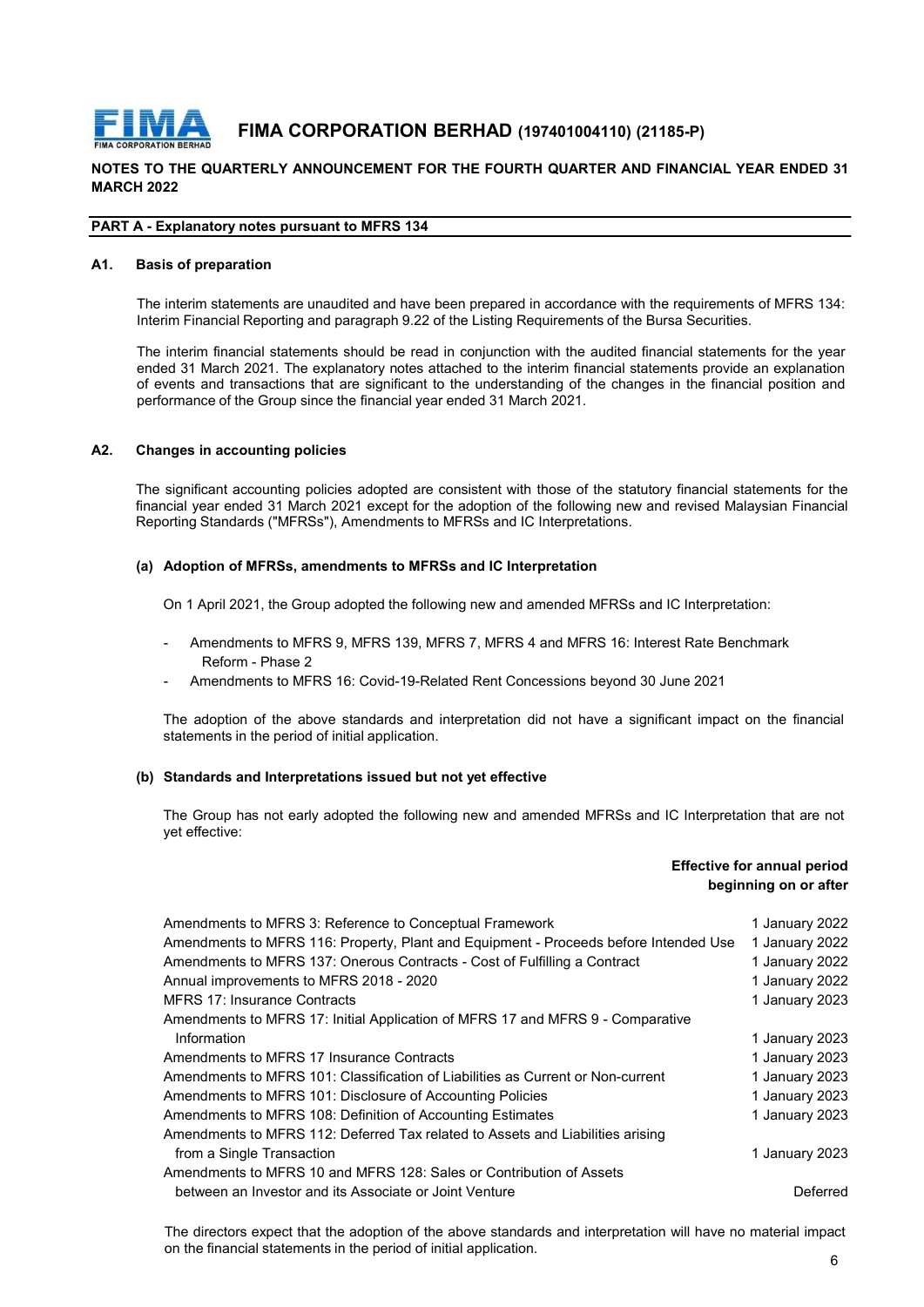#### A3. Auditors' report on preceding annual financial statements

Auditors' report on preceding annual financial statements<br>The financial statements of the Group for the financial year ended 31 March 2021 were not subject to any audit<br>Seasonality or cyclicality of the interim operations qualification.

#### A4. Seasonality or cyclicality of the interim operations

Auditors' report on preceding annual financial statements<br>The financial statements of the Group for the financial year ended 31 March 2021 were not subject to any audit<br>qualification.<br>Seasonality or cyclicality of the inte Auditors' report on preceding annual financial statements<br>The financial statements of the Group for the financial year ended 31 March 2021 were not subject to any audit<br>Seasonality or cyclicality of the interim operations<br> Auditors' report on preceding annual financial statements<br>The financial statements of the Group for the financial year ended 31 March 2021 were not subject to any audit<br>Qualification.<br>Seasonality or cyclicality of the inte Auditors' report on preceding annual financial statements<br>The financial statements of the Group for the financial year ended 31 March 2021 were not subject to any audit<br>qualification.<br>Seasonality or cyclicality of the inte Auditors' report on preceding annual financial statements<br>The financial statements of the Group for the financial year ended 31 March 2021 were not su<br>qualification.<br>Seasonality or cyclicality of the interim operations<br>The Auditors' report on preceding annual financial statements<br>The financial statements of the Group for the financial year ended 31 March 2021 were not subject to any audit<br>qualification.<br>Seasonality or cyclicality of the inte

#### A5. Unusual items

#### A6. Changes in estimates

#### A7. Issuances, cancellation, repurchases, resale and repayment of debt and equity securities

Seasonality or cyclicality of the interlm operations<br>The production of security and confidential documents is influenced by cyclical changes in volume of certain<br>products whilst the cil paim production and processing divis Seasonality or cyclicality of the interim operations<br>The production of security and confidential documents is influenced by cyclical changes in volume of certa<br>products whilst the oil palm production and processing divisio Cocoordinary of sponsority of the metallic potential documents is influenced by cyclical changes in volume of certain<br>The products whilst the circle production and proferential documents is influenced by seasonal crop prod The production of security and confidential documents is influenced by cyclical changes in volume of certain products whilst the ci plain production and processing division is affected by seasonal crop production, weather The production of seculity and confidential documents is influenced by cyclical changes in volune of certain<br>products whilst the oil palm production and processing division is affected by seasonal crop production, weather<br> Company.

#### A8. Dividends paid

|                  |                                                | 12 months cumulative |               |
|------------------|------------------------------------------------|----------------------|---------------|
|                  |                                                | 31/03/22             | 31/03/21      |
|                  |                                                | <b>RM'000</b>        | <b>RM'000</b> |
| Interim dividend |                                                |                      |               |
| 2020             | Single-tier second interim dividend of 7.5 sen |                      |               |
|                  | (Paid on 7 September 2020)                     |                      | 17,899        |
| 2021             | Single-tier first interim dividend of 5.0 sen  |                      | 11,918        |
|                  | (Paid on 30 December 2020)                     |                      |               |
|                  | Single-tier second interim dividend of 7.5 sen |                      |               |
|                  | (Paid on 3 September 2021)                     | 17,831               |               |
| 2022             | Single-tier first interim dividend of 5.0 sen  |                      |               |
|                  | (Paid on 30 December 2021)                     | 11,872               |               |
|                  |                                                | 29,703               | 29,817        |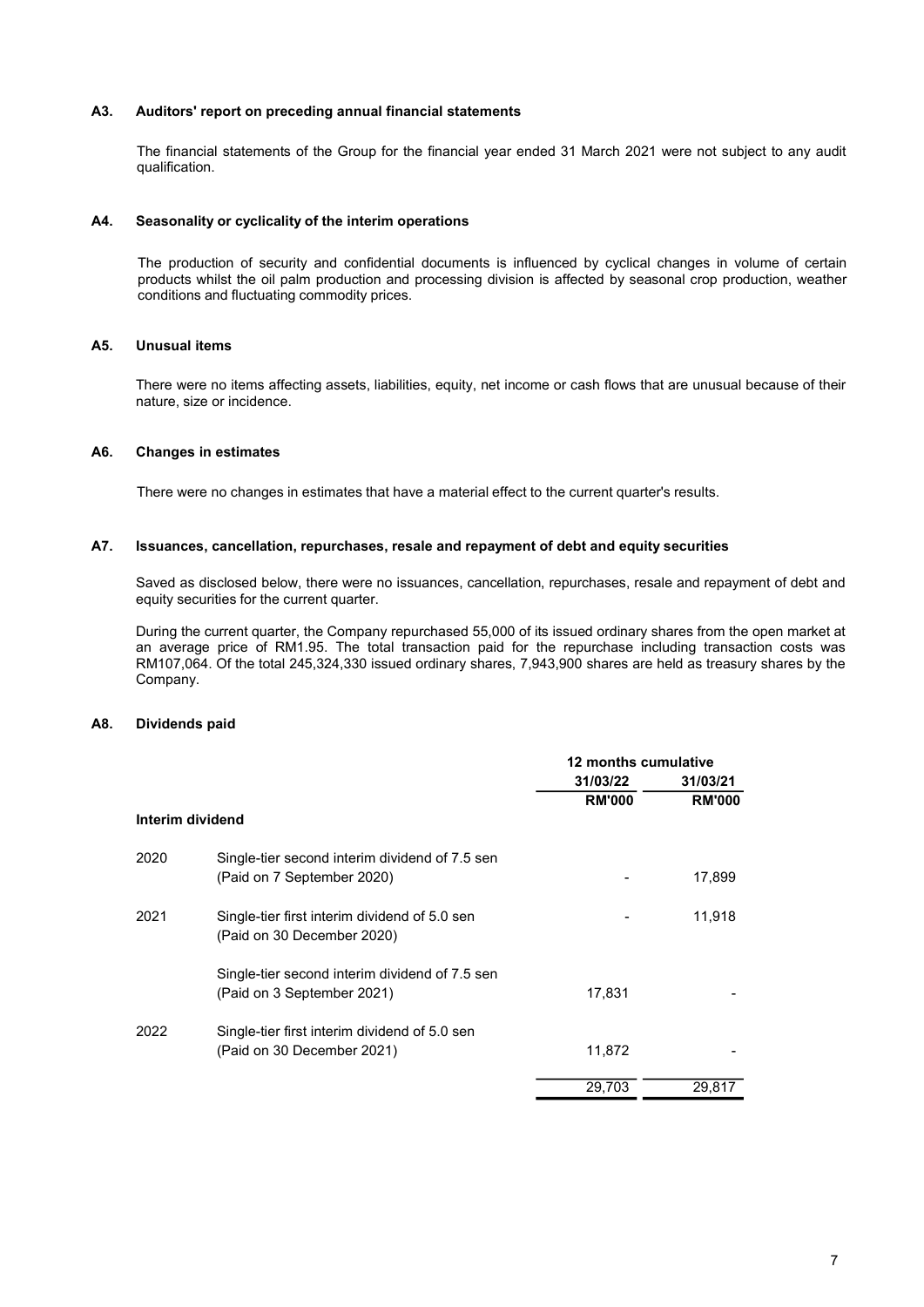# A9. Segmental information

# (a) Segmental revenue and results for business segments

|                                        | <b>Quarter ended</b> |               | 12 months cumulative |               |
|----------------------------------------|----------------------|---------------|----------------------|---------------|
|                                        | 31/03/22             | 31/03/21      | 31/03/22             | 31/03/21      |
|                                        | <b>RM'000</b>        | <b>RM'000</b> | <b>RM'000</b>        | <b>RM'000</b> |
| <b>Revenue</b>                         |                      |               |                      |               |
| Production and trading of security and |                      |               |                      |               |
| confidential documents                 | 26,712               | 20,636        | 104,126              | 101,933       |
| Oil palm production and processing     | 63,901               | 26,157        | 180,634              | 103,747       |
| Property management                    | 1,640                | 2,114         | 8,065                | 8,335         |
| <b>Others</b>                          |                      | 50,400        | 145,306              | 93,931        |
|                                        | 92,253               | 99,307        | 438,131              | 307,946       |
| Eliminations                           | (277)                | (50,702)      | (146,311)            | (95, 297)     |
|                                        | 91,976               | 48,605        | 291,820              | 212,649       |
| <b>Profit before tax</b>               |                      |               |                      |               |
| Production and trading of security and |                      |               |                      |               |
| confidential documents                 | 4.364                | 2,512         | 8,490                | 14,596        |
| Oil palm production and processing     | 31.999               | 10,739        | 90,199               | 20,950        |
| Property management                    | 530                  | 928           | 2,236                | 2,237         |
| <b>Others</b>                          | 467                  | 50,354        | 137,254              | 90,577        |
|                                        | 37,360               | 64,533        | 238,179              | 128,360       |
| Share of results of associate          | 689                  | 795           | 2,278                | 4,126         |
|                                        | 38,049               | 65,328        | 240,457              | 132,486       |
| Eliminations                           |                      | (50, 225)     | (145, 390)           | (94, 016)     |
|                                        | 38,049               | 15,103        | 95,067               | 38,470        |

# (b) Geographical segments

|                          | <b>Quarter ended</b> | 12 months cumulative |               |               |
|--------------------------|----------------------|----------------------|---------------|---------------|
|                          | 31/03/22             | 31/03/21             | 31/03/22      | 31/03/21      |
|                          | <b>RM'000</b>        | <b>RM'000</b>        | <b>RM'000</b> | <b>RM'000</b> |
| <b>Revenue</b>           |                      |                      |               |               |
| Malaysia                 | 33,852               | 74,673               | 276,257       | 212,456       |
| Indonesia                | 58,401               | 24,634               | 161,874       | 95,490        |
|                          | 92,253               | 99,307               | 438,131       | 307,946       |
| Eliminations             | (277)                | (50,702)             | (146,311)     | (95, 297)     |
|                          | 91,976               | 48,605               | 291,820       | 212,649       |
| <b>Profit before tax</b> |                      |                      |               |               |
| Malaysia                 | 6,747                | 52,918               | 151,298       | 107,760       |
| Indonesia                | 31,302               | 12,410               | 89,159        | 24,726        |
|                          | 38,049               | 65,328               | 240,457       | 132,486       |
| Eliminations             |                      | (50, 225)            | (145,390)     | (94, 016)     |
|                          | 38.049               | 15,103               | 95,067        | 38,470        |

|              | Quarter ended/12 months cumulative  |               |               |                    |  |  |
|--------------|-------------------------------------|---------------|---------------|--------------------|--|--|
|              | 31/03/22                            |               | 31/03/21      |                    |  |  |
|              | <b>Liabilities</b><br><b>Assets</b> |               | <b>Assets</b> | <b>Liabilities</b> |  |  |
|              | <b>RM'000</b>                       | <b>RM'000</b> | <b>RM'000</b> | <b>RM'000</b>      |  |  |
| Malaysia     | 785,571                             | 106,173       | 691,489       | 60,974             |  |  |
| Indonesia    | 99,052                              | 24,621        | 122,831       | 17,146             |  |  |
|              | 884,623                             | 130,794       | 814.320       | 78.120             |  |  |
| Eliminations | (153,060)                           | (457)         | (178,709)     | (13,010)           |  |  |
| Group        | 731,563                             | 130,337       | 635,611       | 65.110             |  |  |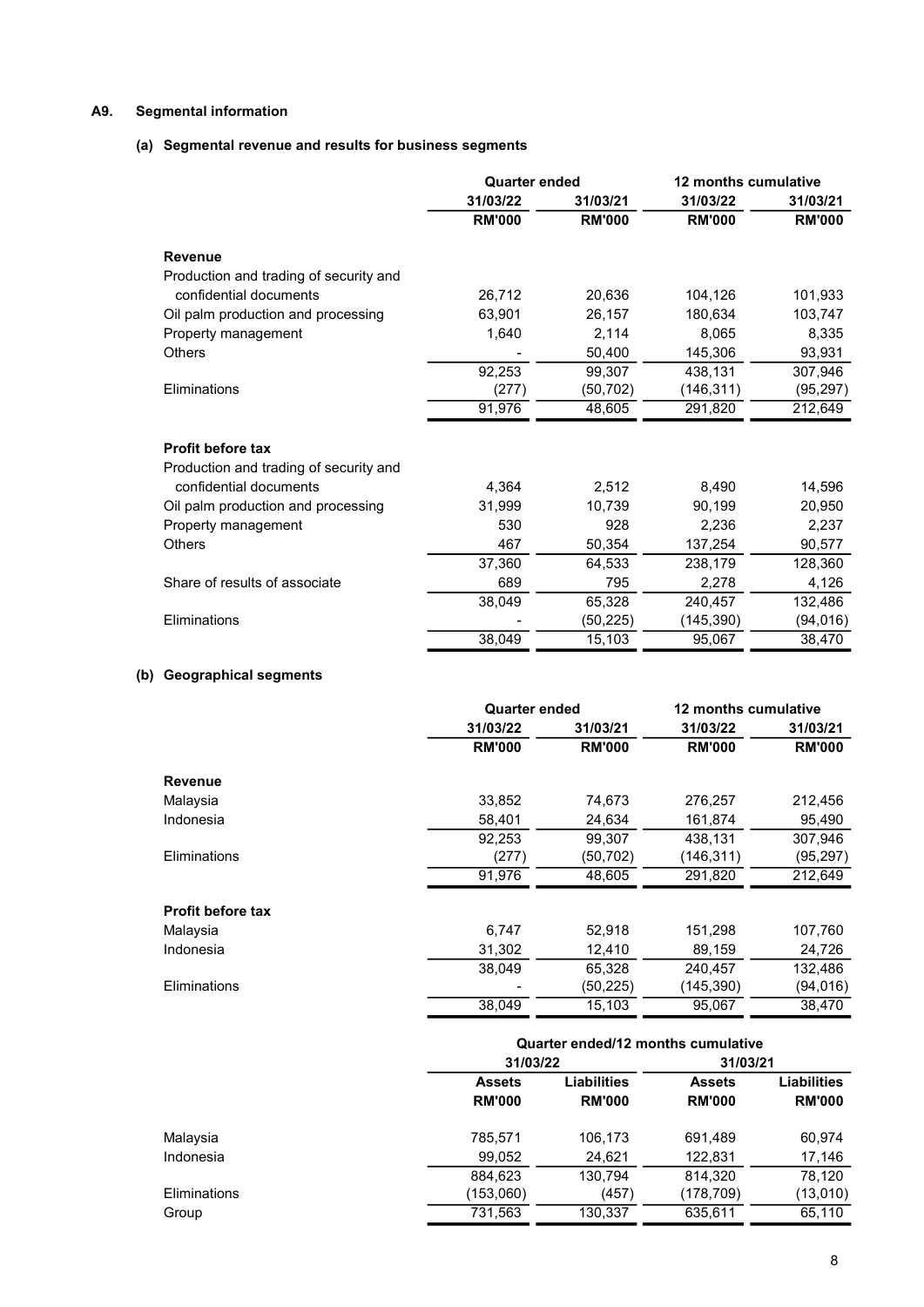# A10. Profit before tax

The following amounts have been included in arriving at profit before tax:

|                                                                                                                   | <b>Quarter ended</b>     |               | 12 months cumulative |               |
|-------------------------------------------------------------------------------------------------------------------|--------------------------|---------------|----------------------|---------------|
|                                                                                                                   | 31/03/21<br>31/03/22     |               | 31/03/22             | 31/03/21      |
|                                                                                                                   | <b>RM'000</b>            | <b>RM'000</b> | <b>RM'000</b>        | <b>RM'000</b> |
| <b>Other income</b>                                                                                               |                          |               |                      |               |
| Gain on disposal of property, plant and                                                                           |                          |               |                      |               |
| equipment                                                                                                         | $\overline{\phantom{a}}$ | 3             |                      | 21            |
| Interest income                                                                                                   | 20                       | 11            | 124                  | 47            |
| Profit income                                                                                                     | 612                      | 487           | 1,599                | 1,295         |
| Distribution from financial investments                                                                           | 242                      | 421           | 1,720                | 2,924         |
| Income from rent concession                                                                                       | $\overline{\phantom{a}}$ | 291           | 392                  | 588           |
| Others                                                                                                            | 638                      | 2,923         | 2,896                | 4,938         |
| <b>Operating expenses</b>                                                                                         |                          |               |                      |               |
| Depreciation                                                                                                      | 4,063                    | 1,502         | 16,753               | 13,626        |
| Unrealised foreign exchange loss/(gain)                                                                           | 1,290                    | (220)         | 1,664                | (220)         |
| Realised foreign exchange (gain)/loss<br>Net (write back of impairment)/ impairment                               | (791)                    | 2,572         | (791)                | 5,251         |
| loss on trade and other receivables                                                                               | (3,062)                  | 24            | 213                  | (394)         |
| Fair value changes on biological assets                                                                           | (218)                    | 2,145         | (2, 249)             | 1,781         |
| Inventories (written back)/written down                                                                           | (472)                    | (1,698)       | 77                   | (1,760)       |
| Net provision/(reversal of provision) for                                                                         |                          |               |                      |               |
| retirement benefit obligations                                                                                    | 322                      | (284)         | 301                  | (180)         |
| Net reversal of provision for warranty                                                                            | (1,538)                  | (3,845)       | (2,092)              | (4,963)       |
|                                                                                                                   |                          |               |                      |               |
| <b>Subsequent events</b>                                                                                          |                          |               |                      |               |
| There were no material events subsequent to the end of the current quarter.                                       |                          |               |                      |               |
| Changes in the composition of the Group                                                                           |                          |               |                      |               |
| There were no changes in the composition of the Group for the current quarter and financial year to date.         |                          |               |                      |               |
|                                                                                                                   |                          |               |                      |               |
| Changes in contingent liabilities and contingent assets                                                           |                          |               |                      |               |
| There were no contingent liabilities or contingent assets since 31 March 2021 other than as disclosed in Note B7. |                          |               |                      |               |
| <b>Capital commitments</b>                                                                                        |                          |               |                      |               |
|                                                                                                                   |                          |               |                      |               |
|                                                                                                                   |                          |               | As at                |               |

#### A11. Subsequent events

#### A12. Changes in the composition of the Group

# A13. Changes in contingent liabilities and contingent assets

#### A14. Capital commitments

|                                | As at         |
|--------------------------------|---------------|
|                                | 31/03/22      |
|                                | <b>RM'000</b> |
| Property, plant and equipment: |               |
| Approved and contracted for    | 11.812        |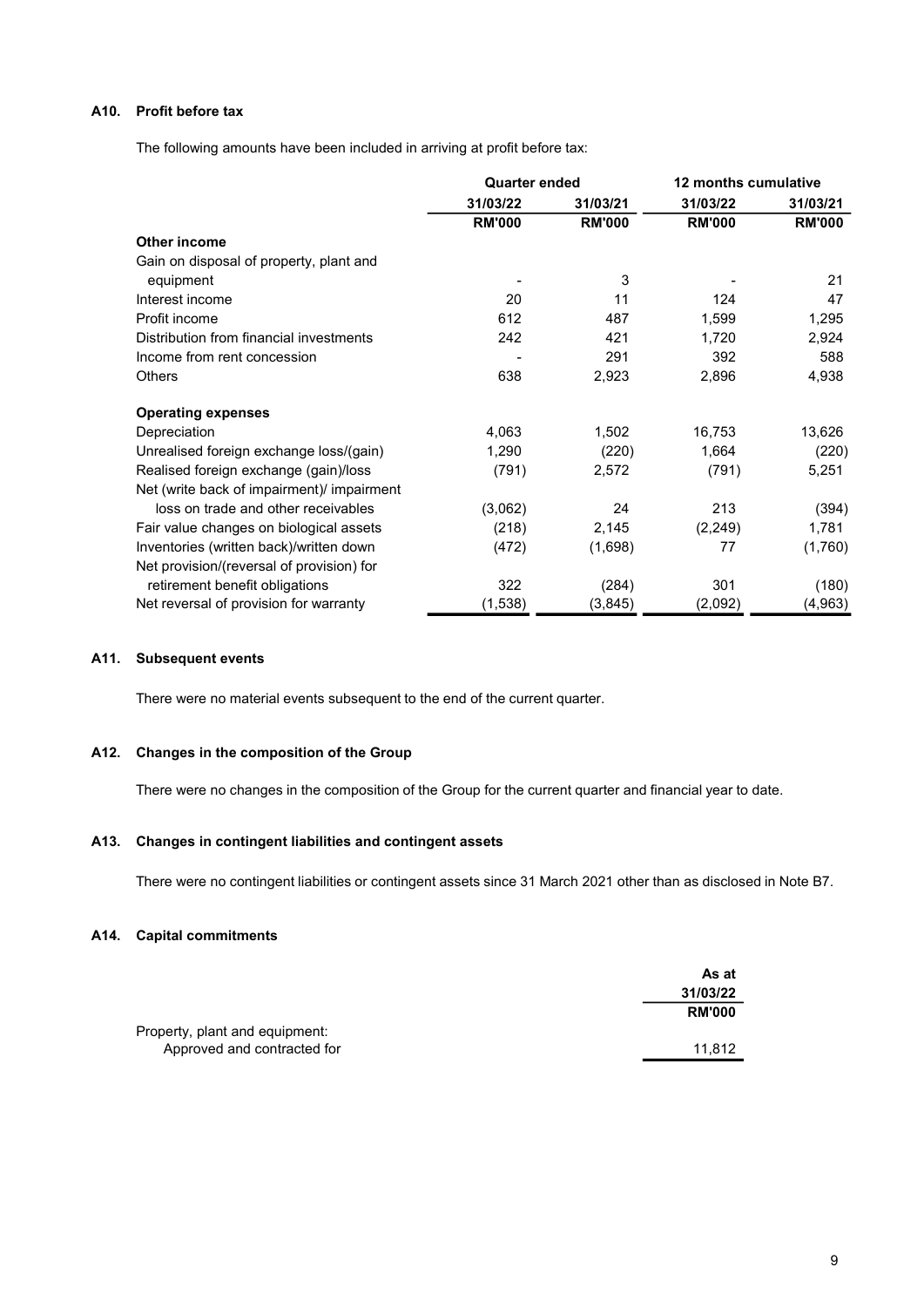# A15. Acquisition of property, plant and equipment

As at the end of the financial year to date, the Group has acquired the following assets.

|                                                      | <b>Current</b><br>year to date |
|------------------------------------------------------|--------------------------------|
|                                                      | 31/03/22                       |
|                                                      | <b>RM'000</b>                  |
| <b>Buildings</b>                                     | 426                            |
| Plant and machinery                                  | 536                            |
| Factory and office renovations                       | 273                            |
| Equipment, furniture and fittings and motor vehicles | 1,918                          |
| Bearer plants and infrastructure                     | 8,860                          |
| Work in progress                                     | 397                            |
|                                                      | 12.410                         |

#### A16. Related party transactions

|                                                                                                                                    | <b>Current</b><br>year to date |  |
|------------------------------------------------------------------------------------------------------------------------------------|--------------------------------|--|
|                                                                                                                                    | 31/03/22                       |  |
|                                                                                                                                    | <b>RM'000</b>                  |  |
|                                                                                                                                    |                                |  |
| <b>Ultimate Holding Company</b>                                                                                                    |                                |  |
| Kumpulan Fima Berhad - Rental income receivable<br>$\overline{\phantom{a}}$                                                        | 878                            |  |
| Kumpulan Fima Berhad - Management fees and services payable                                                                        | 1,905                          |  |
| Kumpulan Fima Berhad - Services receivable                                                                                         | 326                            |  |
| <b>Fellow Subsidiaries</b>                                                                                                         |                                |  |
| Fima Instanco Sdn Bhd - Rental income receivable<br>$\overline{\phantom{0}}$                                                       | 162                            |  |
| Fima Instanco Sdn Bhd - Services receivable<br>$\blacksquare$                                                                      | 138                            |  |
| International Food Corporation Limited - Sales rendered<br>$\blacksquare$                                                          | 1,627                          |  |
| Fima Biodiesel Sdn Bhd - Services receivable<br>$\blacksquare$                                                                     | 351                            |  |
| Pineapple Cannery of Malaysia Sendirian Berhad - Services receivable                                                               | 178                            |  |
| Amgreen Gain Sdn Bhd - Services receivable                                                                                         | 380                            |  |
| Transactions with related parties *                                                                                                |                                |  |
| Nationwide Express Courier Services Berhad - Rental income receivable<br>$\blacksquare$                                            | 89                             |  |
| Nationwide Express Courier Services Berhad - Services payable<br>$\overline{\phantom{a}}$                                          | 24                             |  |
| TD Technologies Sdn Bhd - Services payable<br>$\overline{\phantom{a}}$                                                             | 142                            |  |
| First Zanzibar Sdn Bhd - Services payable                                                                                          | 42                             |  |
| PT Pohon Emas Lestari - Purchase of fresh fruit bunches                                                                            | 9,403                          |  |
| * Related parties by virtue of common shareholders/common directors.                                                               |                                |  |
| <b>Inventories</b>                                                                                                                 |                                |  |
| During the quarter, there was no significant write down or write back of inventories other than as disclosed in Note<br>A10 above. |                                |  |
|                                                                                                                                    |                                |  |
|                                                                                                                                    |                                |  |
|                                                                                                                                    |                                |  |
|                                                                                                                                    |                                |  |

# A17. Inventories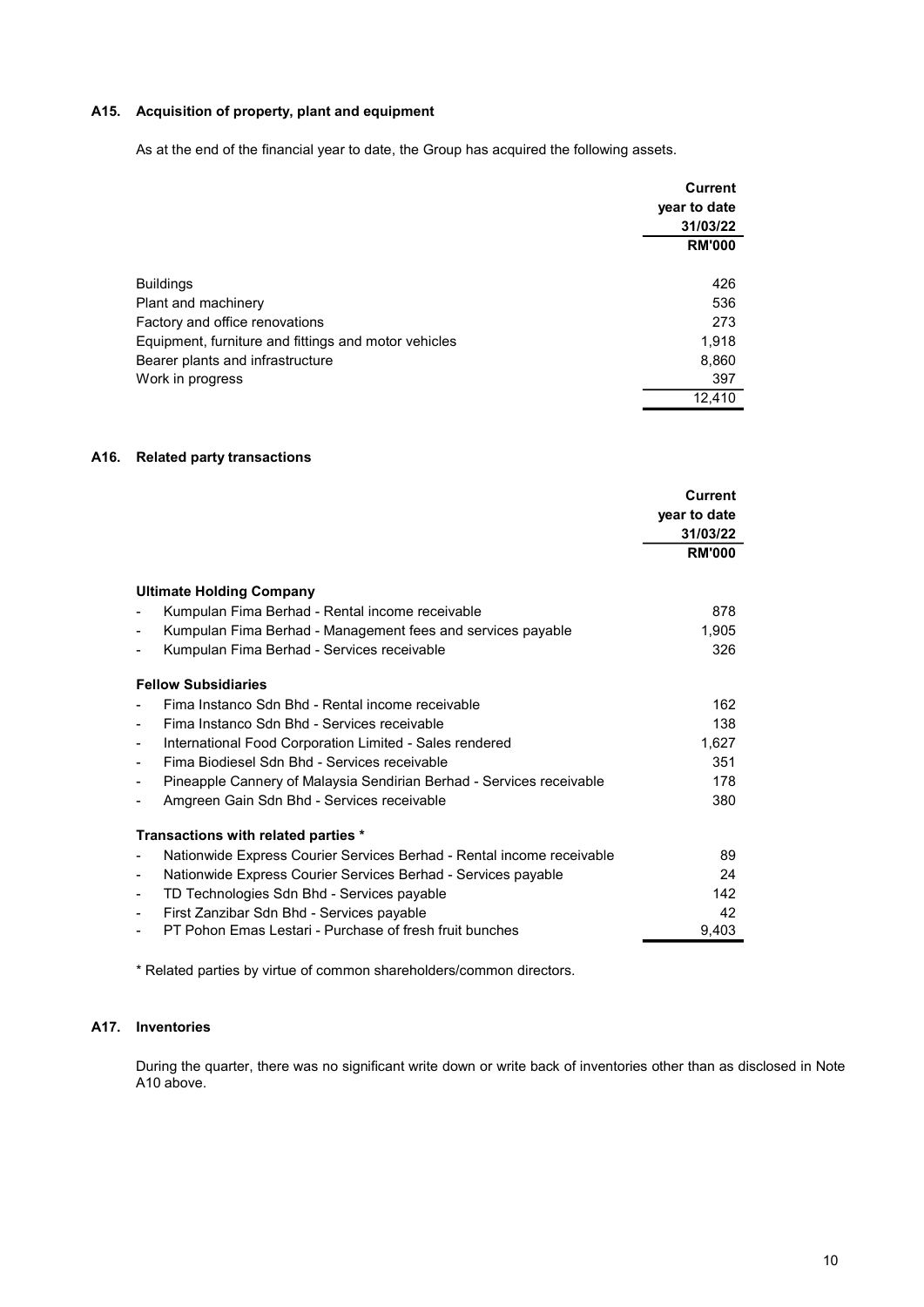# PART B - Explanatory notes pursuant to Bursa Malaysia Listing Requirements: Chapter 9, Appendix 9B, Part A

# B1. Review of performance

| <b>Explanatory notes pursuant to Bursa Malaysia Listing Requirements:</b><br>Chapter 9, Appendix 9B, Part A |
|-------------------------------------------------------------------------------------------------------------|
| в.                                                                                                          |
|                                                                                                             |
|                                                                                                             |
| <b>Review of performance</b>                                                                                |
| Year to date                                                                                                |
| 31/03/22<br>31/03/21<br><b>Variance</b>                                                                     |
| $\frac{9}{6}$<br><b>RM'000</b><br><b>RM'000</b><br><b>RM'000</b>                                            |
| Group                                                                                                       |
| Revenue<br>291,820<br>79,171<br>37.2<br>212,649                                                             |
| Profit before tax<br>95,067<br>38,470<br>56,597<br>147.1                                                    |
| Profit attributable to equity holders                                                                       |
| 123.2<br>27,133<br>33,428<br>of the Company<br>60,561                                                       |

| 37.2<br>291,820<br>212,649<br>79,171<br>Revenue<br>Profit before tax<br>95,067<br>38,470<br>56,597<br>147.1<br>Profit attributable to equity holders<br>of the Company<br>60,561<br>27,133<br>33,428<br>123.2<br>Group revenue for the year ended 31 March 2022 rose by 37.2% to RM291.8 million as compared to RM212.6<br>million recorded last year. Higher revenue by RM79.2 million was mainly attributed to the increase in revenue<br>generated by plantation division.<br>In line with higher revenue coupled with better margin and lower administrative costs, the Group's profit before tax<br>has improved by 147.1% to RM95.1 million in the current year.<br>The performances of each business divisions are as follows: |
|---------------------------------------------------------------------------------------------------------------------------------------------------------------------------------------------------------------------------------------------------------------------------------------------------------------------------------------------------------------------------------------------------------------------------------------------------------------------------------------------------------------------------------------------------------------------------------------------------------------------------------------------------------------------------------------------------------------------------------------|
|                                                                                                                                                                                                                                                                                                                                                                                                                                                                                                                                                                                                                                                                                                                                       |
|                                                                                                                                                                                                                                                                                                                                                                                                                                                                                                                                                                                                                                                                                                                                       |
|                                                                                                                                                                                                                                                                                                                                                                                                                                                                                                                                                                                                                                                                                                                                       |
|                                                                                                                                                                                                                                                                                                                                                                                                                                                                                                                                                                                                                                                                                                                                       |
|                                                                                                                                                                                                                                                                                                                                                                                                                                                                                                                                                                                                                                                                                                                                       |
|                                                                                                                                                                                                                                                                                                                                                                                                                                                                                                                                                                                                                                                                                                                                       |
|                                                                                                                                                                                                                                                                                                                                                                                                                                                                                                                                                                                                                                                                                                                                       |
|                                                                                                                                                                                                                                                                                                                                                                                                                                                                                                                                                                                                                                                                                                                                       |
| Year to date                                                                                                                                                                                                                                                                                                                                                                                                                                                                                                                                                                                                                                                                                                                          |
| 31/03/22<br>31/03/21<br><b>Variance</b>                                                                                                                                                                                                                                                                                                                                                                                                                                                                                                                                                                                                                                                                                               |
| $\frac{9}{6}$<br><b>RM'000</b><br><b>RM'000</b><br><b>RM'000</b>                                                                                                                                                                                                                                                                                                                                                                                                                                                                                                                                                                                                                                                                      |
| Production and trading of security and<br>confidential documents                                                                                                                                                                                                                                                                                                                                                                                                                                                                                                                                                                                                                                                                      |
| 2.2<br>104,126<br>101,933<br>2,193<br>Revenue                                                                                                                                                                                                                                                                                                                                                                                                                                                                                                                                                                                                                                                                                         |
| Profit before tax<br>8,490<br>14,596<br>(6, 106)<br>(41.8)                                                                                                                                                                                                                                                                                                                                                                                                                                                                                                                                                                                                                                                                            |

|                                    | 31/03/22      | 31/03/21      |               | Variance |
|------------------------------------|---------------|---------------|---------------|----------|
|                                    | <b>RM'000</b> | <b>RM'000</b> | <b>RM'000</b> | %        |
| Oil palm production and processing |               |               |               |          |
| Revenue                            | 180.634       | 103.747       | 76.887        | 74.1     |
| Profit before tax                  | 90.199        | 20,950        | 69.249        | 330.5    |

Below are the key operating statistics for the segment:

|                                       | Year to date |          |                 |        |
|---------------------------------------|--------------|----------|-----------------|--------|
|                                       | 31/03/22     | 31/03/21 | <b>Variance</b> |        |
|                                       |              |          |                 | %      |
| Indonesia                             |              |          |                 |        |
| Fresh fruit bunch (FFB) produced (mt) | 133,929      | 133.799  | 130             | 0.1    |
| Crude palm oil (CPO) produced (mt)    | 38,220       | 35.424   | 2,796           | 7.9    |
| Sales quantity (mt)                   |              |          |                 |        |
| - CPO                                 | 38,145       | 35.177   | 2,968           | 8.4    |
| Crude palm kernel oil (CPKO)          | 3,004        | 3,692    | (688)           | (18.6) |
| Malaysia                              |              |          |                 |        |
| Fresh fruit bunch (FFB) produced (mt) | 19,350       | 14,960   | 4,390           | 29.3   |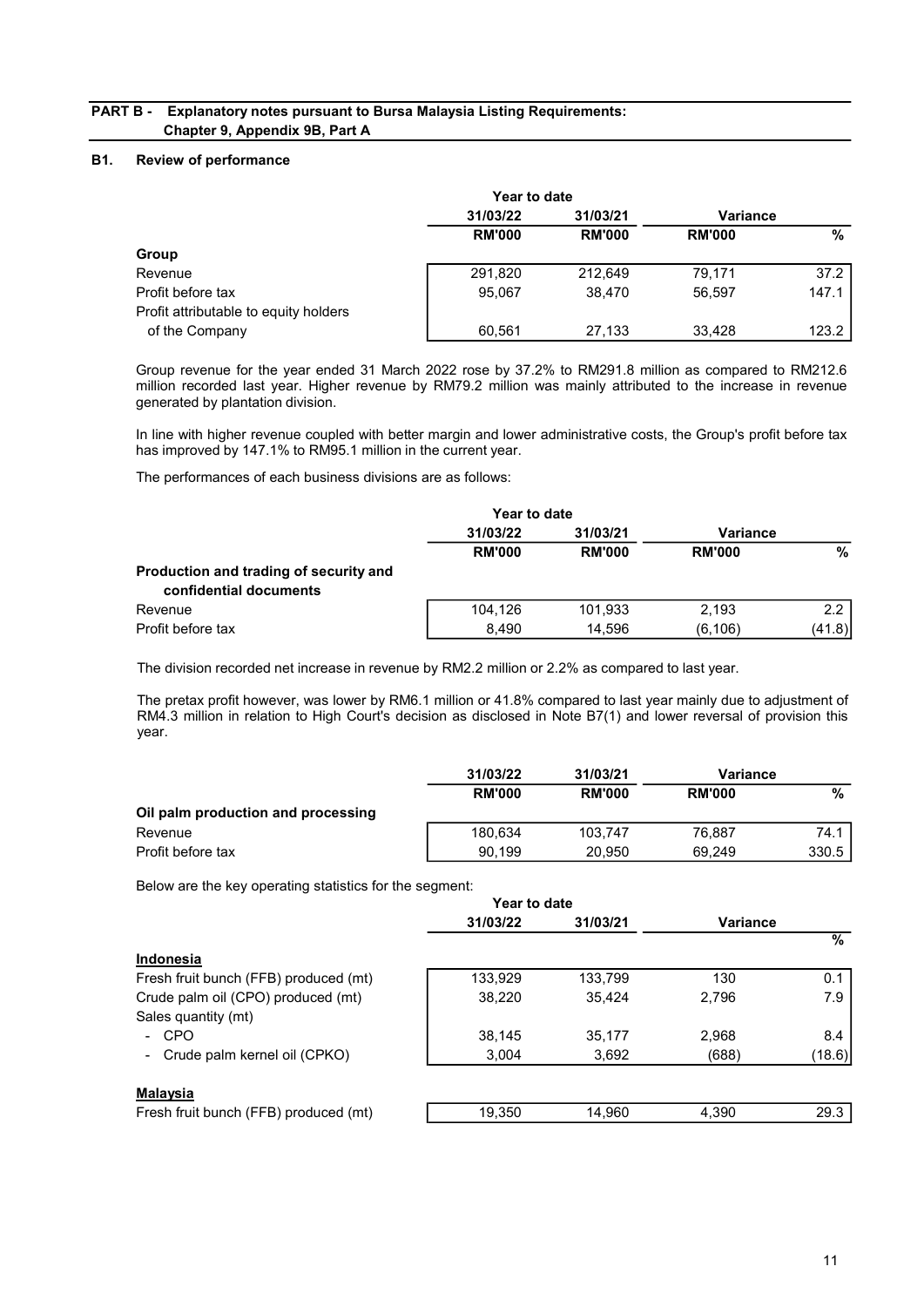### B1. Review of performance (cont'd.)

| Year to date<br>31/03/22<br>31/03/21<br>7,329.3<br>6,842.9<br>Mature<br>1,170.3<br>1,321.1<br>Immature<br>8,499.6<br>8,164.0<br>Year to date<br>31/03/22<br>31/03/21<br>Variance<br><b>RM'000</b><br><b>RM'000</b><br><b>RM'000</b> |                                                                                                           | $\overline{\frac{9}{6}}$                                                                                                                                                                                                                                                                                                                                                                                                                                                   |                     |
|-------------------------------------------------------------------------------------------------------------------------------------------------------------------------------------------------------------------------------------|-----------------------------------------------------------------------------------------------------------|----------------------------------------------------------------------------------------------------------------------------------------------------------------------------------------------------------------------------------------------------------------------------------------------------------------------------------------------------------------------------------------------------------------------------------------------------------------------------|---------------------|
|                                                                                                                                                                                                                                     |                                                                                                           |                                                                                                                                                                                                                                                                                                                                                                                                                                                                            |                     |
| mainly contributed by higher FFB production and higher FFB price.                                                                                                                                                                   | The revenue for this division increased tremendously as compared to last year by 74.1% or RM76.9 million, | primarily due to higher price of CPO and CPKO. In line with higher revenue coupled with lower operational cost<br>and lower foreign exchange loss, the pre-tax profit for the division increased to RM90.2 million from RM21.0 million<br>Plantation estates in Malaysia which are presently in the development process and partially matured had<br>registered pre-tax profit of RM1.0 million (last year: RM2.8 million pre-tax loss). The overturn in current period is |                     |
|                                                                                                                                                                                                                                     |                                                                                                           |                                                                                                                                                                                                                                                                                                                                                                                                                                                                            |                     |
| Total planted area                                                                                                                                                                                                                  |                                                                                                           |                                                                                                                                                                                                                                                                                                                                                                                                                                                                            | recorded last year. |
| <b>Total Group's hectarage</b><br>Palm profiles (ha)                                                                                                                                                                                | Review of performance (cont'd.)                                                                           |                                                                                                                                                                                                                                                                                                                                                                                                                                                                            |                     |
|                                                                                                                                                                                                                                     |                                                                                                           |                                                                                                                                                                                                                                                                                                                                                                                                                                                                            |                     |
|                                                                                                                                                                                                                                     |                                                                                                           |                                                                                                                                                                                                                                                                                                                                                                                                                                                                            |                     |
|                                                                                                                                                                                                                                     |                                                                                                           |                                                                                                                                                                                                                                                                                                                                                                                                                                                                            |                     |
|                                                                                                                                                                                                                                     |                                                                                                           |                                                                                                                                                                                                                                                                                                                                                                                                                                                                            |                     |
|                                                                                                                                                                                                                                     |                                                                                                           |                                                                                                                                                                                                                                                                                                                                                                                                                                                                            |                     |
|                                                                                                                                                                                                                                     |                                                                                                           |                                                                                                                                                                                                                                                                                                                                                                                                                                                                            |                     |
|                                                                                                                                                                                                                                     |                                                                                                           |                                                                                                                                                                                                                                                                                                                                                                                                                                                                            |                     |
|                                                                                                                                                                                                                                     |                                                                                                           |                                                                                                                                                                                                                                                                                                                                                                                                                                                                            |                     |

| Palm profiles (ha)<br>7,329.3<br>6,842.9<br>Mature<br>1,170.3<br>1,321.1<br>Immature                                                                                                                                                                                                                                                                                       |                |
|----------------------------------------------------------------------------------------------------------------------------------------------------------------------------------------------------------------------------------------------------------------------------------------------------------------------------------------------------------------------------|----------------|
|                                                                                                                                                                                                                                                                                                                                                                            |                |
|                                                                                                                                                                                                                                                                                                                                                                            |                |
|                                                                                                                                                                                                                                                                                                                                                                            |                |
| 8,164.0<br>8,499.6<br>Total planted area                                                                                                                                                                                                                                                                                                                                   |                |
| The revenue for this division increased tremendously as compared to last year by 74.1% or RM76.9 million,<br>primarily due to higher price of CPO and CPKO. In line with higher revenue coupled with lower operational cost<br>and lower foreign exchange loss, the pre-tax profit for the division increased to RM90.2 million from RM21.0 million<br>recorded last year. |                |
| Plantation estates in Malaysia which are presently in the development process and partially matured had<br>registered pre-tax profit of RM1.0 million (last year: RM2.8 million pre-tax loss). The overturn in current period is<br>mainly contributed by higher FFB production and higher FFB price.                                                                      |                |
| Year to date                                                                                                                                                                                                                                                                                                                                                               |                |
| 31/03/22<br>31/03/21                                                                                                                                                                                                                                                                                                                                                       | Variance       |
| <b>RM'000</b><br><b>RM'000</b>                                                                                                                                                                                                                                                                                                                                             | <b>RM'000</b>  |
| <b>Property Management</b>                                                                                                                                                                                                                                                                                                                                                 |                |
| Revenue<br>8,065<br>8,335                                                                                                                                                                                                                                                                                                                                                  | (3.2)<br>(270) |
| 2,236<br>2,237<br>Profit before tax                                                                                                                                                                                                                                                                                                                                        | (1)            |

#### B2. Material change in profit before taxation for the quarter reported as compared with the preceding quarter

|                                                                  | Q4<br>FY 2022 | Q3<br>FY 2022 | <b>Variance</b> |        |
|------------------------------------------------------------------|---------------|---------------|-----------------|--------|
|                                                                  | <b>RM'000</b> | <b>RM'000</b> | <b>RM'000</b>   | %      |
| Group                                                            |               |               |                 |        |
| Revenue                                                          | 91,976        | 92,750        | (774)           | (0.8)  |
| Profit before tax                                                | 38,049        | 29,338        | 8,711           | 29.7   |
| Profit attributable to equity holders                            |               |               |                 |        |
| of the Company                                                   | 27,609        | 16,173        | 11,436          | 70.7   |
|                                                                  | Q4<br>FY 2022 | Q3<br>FY 2022 | <b>Variance</b> |        |
|                                                                  |               |               |                 |        |
|                                                                  | <b>RM'000</b> | <b>RM'000</b> | <b>RM'000</b>   | $\%$   |
| Production and trading of security and<br>confidential documents |               |               |                 |        |
| Revenue                                                          | 26,712        | 34,168        | (7, 456)        | (21.8) |
| Profit before tax                                                | 4,364         | 4,949         | (585)           | (11.8) |

|                                        | Q4            | Q3            |                 |        |
|----------------------------------------|---------------|---------------|-----------------|--------|
|                                        | FY 2022       | FY 2022       | <b>Variance</b> |        |
|                                        | <b>RM'000</b> | <b>RM'000</b> | <b>RM'000</b>   | %      |
| Production and trading of security and |               |               |                 |        |
| confidential documents                 |               |               |                 |        |
| Revenue                                | 26.712        | 34.168        | (7, 456)        | (21.8) |
| Profit before tax                      | 4.364         | 4.949         | (585)           | (11.8) |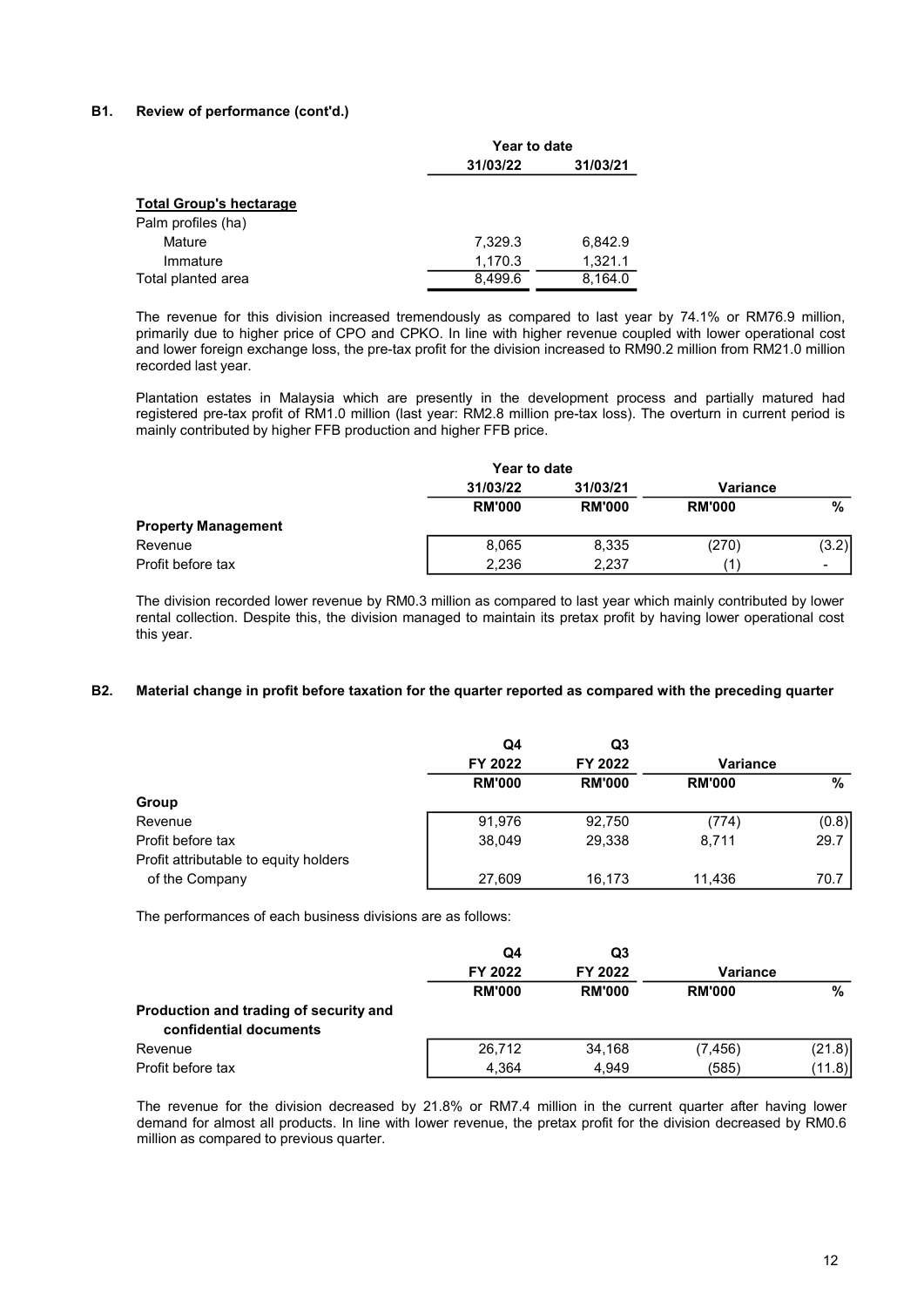B2. Material change in profit before taxation for the quarter reported as compared with the preceding quarter (cont'd.)

| (cont'd.)                                                                                                                                                                                                                                                                                                                                                                                                                                                                       |                |                |                 |         |
|---------------------------------------------------------------------------------------------------------------------------------------------------------------------------------------------------------------------------------------------------------------------------------------------------------------------------------------------------------------------------------------------------------------------------------------------------------------------------------|----------------|----------------|-----------------|---------|
|                                                                                                                                                                                                                                                                                                                                                                                                                                                                                 | Q <sub>4</sub> | Q3             |                 |         |
|                                                                                                                                                                                                                                                                                                                                                                                                                                                                                 | FY 2022        | FY 2022        | <b>Variance</b> |         |
|                                                                                                                                                                                                                                                                                                                                                                                                                                                                                 | <b>RM'000</b>  | <b>RM'000</b>  | <b>RM'000</b>   | $\%$    |
| Oil palm production and processing                                                                                                                                                                                                                                                                                                                                                                                                                                              |                |                |                 |         |
| Revenue                                                                                                                                                                                                                                                                                                                                                                                                                                                                         | 63,901         | 56,485         | 7,416           | 13.1    |
| Profit before tax                                                                                                                                                                                                                                                                                                                                                                                                                                                               | 31,999         | 29,909         | 2,090           | $7.0\,$ |
|                                                                                                                                                                                                                                                                                                                                                                                                                                                                                 | Q4             | Q <sub>3</sub> |                 |         |
|                                                                                                                                                                                                                                                                                                                                                                                                                                                                                 | FY 2022        | FY 2022        | Variance        |         |
| Indonesia                                                                                                                                                                                                                                                                                                                                                                                                                                                                       |                |                |                 | ℅       |
| Crude palm oil (CPO) produced (mt)                                                                                                                                                                                                                                                                                                                                                                                                                                              | 9,691          | 10,506         | (815)           | (7.8)   |
| Sales Quantity (mt)                                                                                                                                                                                                                                                                                                                                                                                                                                                             |                |                |                 |         |
| - Crude palm oil (CPO)                                                                                                                                                                                                                                                                                                                                                                                                                                                          | 11,073         | 11,002         | 71              | 0.6     |
| - Crude palm kernel oil (CPKO)                                                                                                                                                                                                                                                                                                                                                                                                                                                  | 1,000          | 1,007          | (7)             | (0.7)   |
| <u>Malaysia</u>                                                                                                                                                                                                                                                                                                                                                                                                                                                                 |                |                |                 |         |
| Fresh fruit bunch (FFB) produced (mt)                                                                                                                                                                                                                                                                                                                                                                                                                                           | 4,534          | 5,666          | (1, 132)        | (20.0)  |
| Revenue from this division for the current quarter of RM63.9 million was RM7.4 million or 13.1% higher than the<br>preceding quarter, mainly due to higher price of CPO and CPKO. In line wither higher revenue, the profit before tax<br>for the division increased to RM32.0 million in the current quarter.<br><b>Prospects</b>                                                                                                                                              |                |                |                 |         |
| We expect the challenging environment to remain in the next financial year due to uncertainties brought up by the<br>COVID-19. Certain division is expecting lesser demand in its products and disruption on supply chain. In addition,<br>fluctuations in exchange rates and commodity prices will influence the Group's financial performance and position.                                                                                                                   |                |                |                 |         |
| To face the challenges ahead, the Group will continue to take necessary measures to ride out this challenging time<br>by enhancing our operational efficiencies. The production and trading of security and confidential documents<br>segment will continue to put concerted efforts to establish new strategic alliances to develop new products and<br>solutions to complement its existing products. In addition, the Group will remain focused in improving its efficiency. |                |                |                 |         |
| Variance of actual profit from forecast profit                                                                                                                                                                                                                                                                                                                                                                                                                                  |                |                |                 |         |
| The Croup did not issue any profit ferecast and/or quarantees to the public                                                                                                                                                                                                                                                                                                                                                                                                     |                |                |                 |         |

#### B3. Prospects

**Malaysia**<br> **Malaysia**<br> **Eresh fruit bunch (FFB) produced (mt)**<br> **Exercision** from this division for the current quarter of RM63.9 million was RM7.4 million or 13.1% higher than the<br>
Reversue for the division increased to

#### B4. Variance of actual profit from forecast profit

#### B5. Income tax expense and zakat

| To face the challenges ahead, the Group will continue to take necessary measures to ride out this challenging time<br>by enhancing our operational efficiencies. The production and trading of security and confidential documents<br>segment will continue to put concerted efforts to establish new strategic alliances to develop new products and<br>solutions to complement its existing products. In addition, the Group will remain focused in improving its efficiency. |                |                |  |
|---------------------------------------------------------------------------------------------------------------------------------------------------------------------------------------------------------------------------------------------------------------------------------------------------------------------------------------------------------------------------------------------------------------------------------------------------------------------------------|----------------|----------------|--|
| Variance of actual profit from forecast profit                                                                                                                                                                                                                                                                                                                                                                                                                                  |                |                |  |
| The Group did not issue any profit forecast and/or guarantees to the public.                                                                                                                                                                                                                                                                                                                                                                                                    |                |                |  |
| Income tax expense and zakat                                                                                                                                                                                                                                                                                                                                                                                                                                                    |                |                |  |
|                                                                                                                                                                                                                                                                                                                                                                                                                                                                                 | <b>Current</b> | <b>Current</b> |  |
|                                                                                                                                                                                                                                                                                                                                                                                                                                                                                 | quarter        | year to date   |  |
|                                                                                                                                                                                                                                                                                                                                                                                                                                                                                 | 31/03/22       | 31/03/22       |  |
|                                                                                                                                                                                                                                                                                                                                                                                                                                                                                 | <b>RM'000</b>  | <b>RM'000</b>  |  |
| Tax expense                                                                                                                                                                                                                                                                                                                                                                                                                                                                     | (4, 334)       | 19,529         |  |
| Zakat                                                                                                                                                                                                                                                                                                                                                                                                                                                                           |                | 107            |  |
|                                                                                                                                                                                                                                                                                                                                                                                                                                                                                 | (4, 334)       | 19,636         |  |
| The effective tax rate on the Group's profit to date is lower than the statutory tax rate mainly due to lower tax rate<br>applied by Indonesian subsidiary and also first year deferred tax assets recognition by Malaysian's plantation<br>subsidiaries.                                                                                                                                                                                                                       |                |                |  |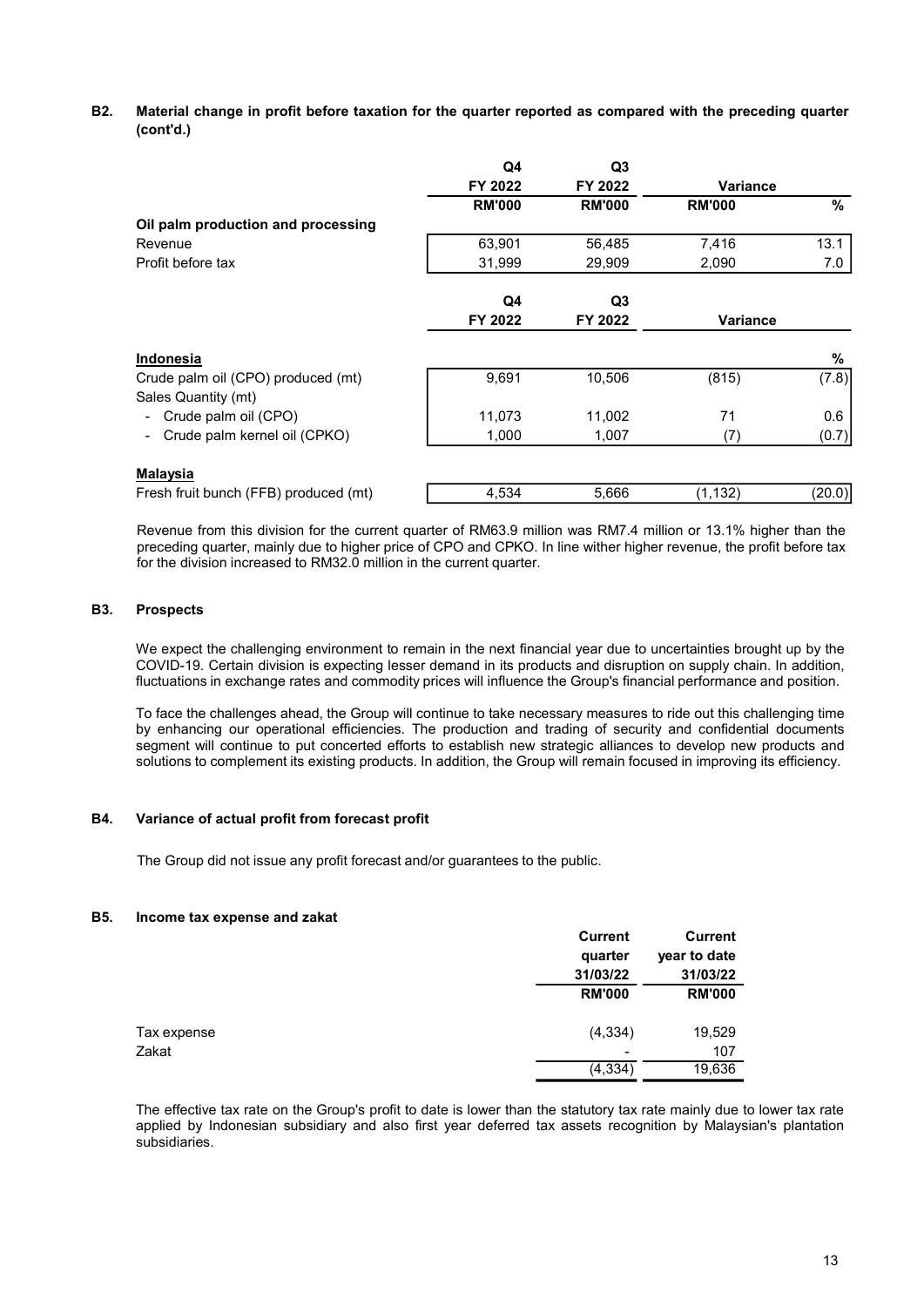#### B6. Corporate proposals

#### (a) Status of corporate proposal

Status of corporate proposal<br>There are no corporate proposal announced but not completed at the date of the report.<br>Utilisation of proceeds raised from any corporate proposal<br>Not applicable.

#### (b) Utilisation of proceeds raised from any corporate proposal

Not applicable.

#### B7. Changes in material litigation

(1) On 30 July 2018, the Company's subsidiary, Percetakan Keselamatan Nasional Sdn. Bhd. ("the Plaintiff or Status of corporate proposal<br>There are no corporate proposal announced but not completed at the date of the report.<br>Utilisation of proceeds raised from any corporate proposal<br>Not applicable.<br>Appellant'), has commenced a Hi Status of corporate proposal<br>There are no corporate proposal announced but not completed at the date of the report.<br>Utilisation of proceeds raised from any corporate proposal<br>Not applicable.<br>The claim is for a sum of RM24, orate proposals<br>Status of corporate proposal<br>There are no corporate proposal announced but not completed at the date of the repo<br>Utilisation of proceeds raised from any corporate proposal<br>Not applicable.<br>Not applicable.<br>On Status of corporate proposal<br>There are no corporate proposal announced but not completed at the date of the report.<br>Utilisation of proceeds raised from any corporate proposal<br>Not applicable.<br><br>Mot applicable.<br>On 30 July 201 **Status of corporate proposal<br>There are no corporate proposal announced but not completed at the date of the report.<br>
Not applicable.**<br>
Not applicable.<br> **Not applicable.**<br>
On 30 July 2018, the Company's subsidiary, Perceta

Defendant.

Status of corporate proposal<br>There are no corporate proposal announced but not completed at the date of the report.<br>There are no corporate proposal announced but not completed at the date of the report.<br>Applilant<sup>u</sup>), has **Status of corporats**<br> **Status of corporate proposal**<br>
There are no corporate proposal announced but not completed at the date of the report.<br>
INditisation of proceeds raised from any corporate proposal<br>
Not applicable.<br>
I Status of corporate proposal<br>There are no corporate proposal announced but not completed at the date of the report.<br>The are no corporate proposal announced but not completed at the date of the report.<br>Applicantification<br>On

Status of corporate proposal<br>There are no corporate proposal announced but not completed at the date of the report.<br>
Utilisation of proceeds raised from any corporate proposal<br>
Not applicable.<br>
Mot applicable.<br>
Mot applica Status of corporate proposal<br>
There are no corporate proposal announced but not completed at the date of the report.<br>
Utilisation of proceeds raised from any corporate proposal<br>
Not applicable.<br>
Not applicable.<br>
Not applic There are no corporate proposal announced but not completed at the date of the report.<br>
Utilisation of proceeds raised from any corporate proposal<br>
Not applicable.<br>
Mot applicable.<br>
Mot applicable.<br>
Mot applicable.<br>
Mot ap Utilisation of proceeds raised from any corporate proposal<br>
Not applicable.<br>
Not applicable.<br>
On 30 July 2018, the Company's subsidiary, Percelakan Keselamatan Nasional Sdn. Bhd. ("the Plaintiff or<br>
Appellant"), has commen Utilisation of proceeds raised from any corporate proposal<br>
Not applicable.<br>
Motapplicable.<br>
Motapplication<br>
On 30 July 2018, the Company's subsidiary, Percetakan Keselamatan Nasional Sdn. Bhd. ("the Plaintiff or<br>
Or Respo Not applicable.<br>
Mot applicable.<br>
On 30 July 2018, the Company's subsidiary, Percetakan Keselamatan Nasional Sdn, Bhd. ("the caural of Mapellant"), has commenced a High Court action against Datasonic Technologies Sdn. Bhd. not applicant in the Company's subsidiary, Percetakan Keselamatan Nasional Sdn. Bhd. ("the Plaintiff or Appellant"), has commenced a High Court action against Datasonic Technologies Sdn. Bhd. ("the Defendant or Respondent" **and exchange in material litigation**<br>
On 30 July 2018, the Company's subsidiary, Percetakan Keselamatan Nasional Sdn. Bhd. ("the Plaintiff or<br>
Appellant"), has commenced a High Court action against Datasonic Technologies **on 30** June aterial litigation<br>
On 30 July 2018, the Company's subsidiary, Percetakan Keselamatan Nasional Sdn. Bhd. ("the Plaintiff or<br>
Appellant'), has commenced a High Court action against Datasonic Technologies Sdn. B On 30 July 2018, the Company's subsidiary, Percetakan Keselamatan Nasional Sdn. Bhd. ("the Plaintiff or Appellant"), has commenced a High Court action against Datasonic Technologies Sdn. Bhd. ("the Defendant or Respondent"

Group.

(2) On 28 November 2019, PTNJL had filed a civil suit in the South Jakarta District Court ("the District Court") (2) (2) on 23 November 2001, Pirkul, and media a columical busine the District Court (the Users Court)<br>against the Menter Agranic dan Tata Ruang/Kepala Badan Pertahanan Nasional Republik Indonesia ("BPN")<br>Menteri Lingkunga or Responsive the Date and method on 2019, excluding interest and cost), being the amount due and owing by the Defendant to the Plaintiff for 1.5 million Malaysian passport booklets which were supplied by the Datendant<br>Oef The claim is for a sum of RM24.975.000 (excluding interest and cost), being the amount due and owing by the Defendant to the Plaintiff or 1.5 million Malaysian passport bookiets which were supplied by the Plaintiff to the The wann is out as sum to riving the Plaintiff of 1.5 million Malaysian passport booklets which were supplied by the Plaintiff to the<br>Defendant to the Plaintiff or 1.5 million Malaysian passport booklets which were supplie Defendant is the settlement megalian measure and mediation between the particle and numerous postponements after the settlement in equilibration and mediation between the particles and the bright of the train the time sett Detenuant.<br>
After the settlement negotiation and mediation between the parties have failed and numerous postpone<br>
on the trial dates, the trial took place on 23 and 24 August 2021.<br>
On 13 October 2021, the High Court Judge Note that the the tell dots, the High Court Judge ordered the Defendant to pay the Plaintiff a sum of RM15,000,000<br>On the tital dates, the High Court Judge ordered the Defendant to pay the Plaintiff a sum of RM15,000,000<br>o of the wall as to restrain the Minister Constrained and the Minister Constrained and Constrained and Solen Solen 2021, the Appellant has to restrain the Appellant has the Appellant has or 29 October 2021, filed a Notice of On 13 October 2021, the High Court Judge ordered the Defendant to pay the Plaintiff a sum<br>with 4% interest from today until full and final settlement. In addition, the Court has ordered<br>the Defendant costs of RM30,000.<br>The whe view head to the Datin Constraint of the Dating and the mediation of Appeal at the Court and overe ure Framin in pays<br>The Appellant has on 29 October 2021, filed a Notice of Appeal at the Court of Appeal appeal<br>some pa the Mometa Court of Appeal at the Court of Appeal at the Court of Appeal, appealing against some parts of the High Courts decision given on 13 October 2021, Subsequently on 22 December 2021, the Appeliant has filed its Mem None and Reflection and Privation Courts are a matter of the Court of Appearance in the District Court in Appearance and the Present of the Present Court of Appearance per the Court's directories.<br>
per the Court's director Some paint the Court Some Tower and the Processor of Appeal at the Court of Appeal at the Court of Appeal as<br>
During the case management held on 23 December 2021, the Court of Appeal has directed the parties to file<br>
and e Appearance are once in the minimization of Appearance with the two-court of Appearance are count of Appearance per the Court's directly exilting the case management held on 23 December 2021, the Court of Appeal has directe During the case management held on 23 December 2021, the Court of Appeal has directed the parties to file and acchange heir respective written submassion by 3 May 2022. The next case management has been fixed on 15 June 20 barta case was well as to respect to the District Court for determination. The next case management has been fixed on 12 June 2022. The next case management has been fixed on 12 June 2022. The next case management has been and extrange their respective wintern submission by the appeal has been fixed on 15 June 2022.<br>This civil suit is not expected to have any material impact on the financial and operational position of the<br>This civil suit is

#### B8. Dividend

against me Montern Agrama dan tara tuargaynepala Bradan Pertananan Nasional republik Indonesia ("Herin") collectively, Defendants"). The President Republik Indonesia ("Herin" Lingkungan Hiddup dan Kehutanan Republik Indone and P1. Admor Hutus in testant ("PIAHL) (collectively). Defendants J. In e President Kepublik Policial Montesia ("Menteri Lingkungan Hidup dan Kehutanan Republik Indonesia ("Menteri Kehutanan") have been named as co-<br>defen Menter Lingtungan Higungian Higungian Hepublik Indonesia ("Menteri Kenutanan") have been noted defendants in the said suit.<br>
PTNJL is *inter alia* seeking recognition over its rights and to allow PTNJL to undertake its pla